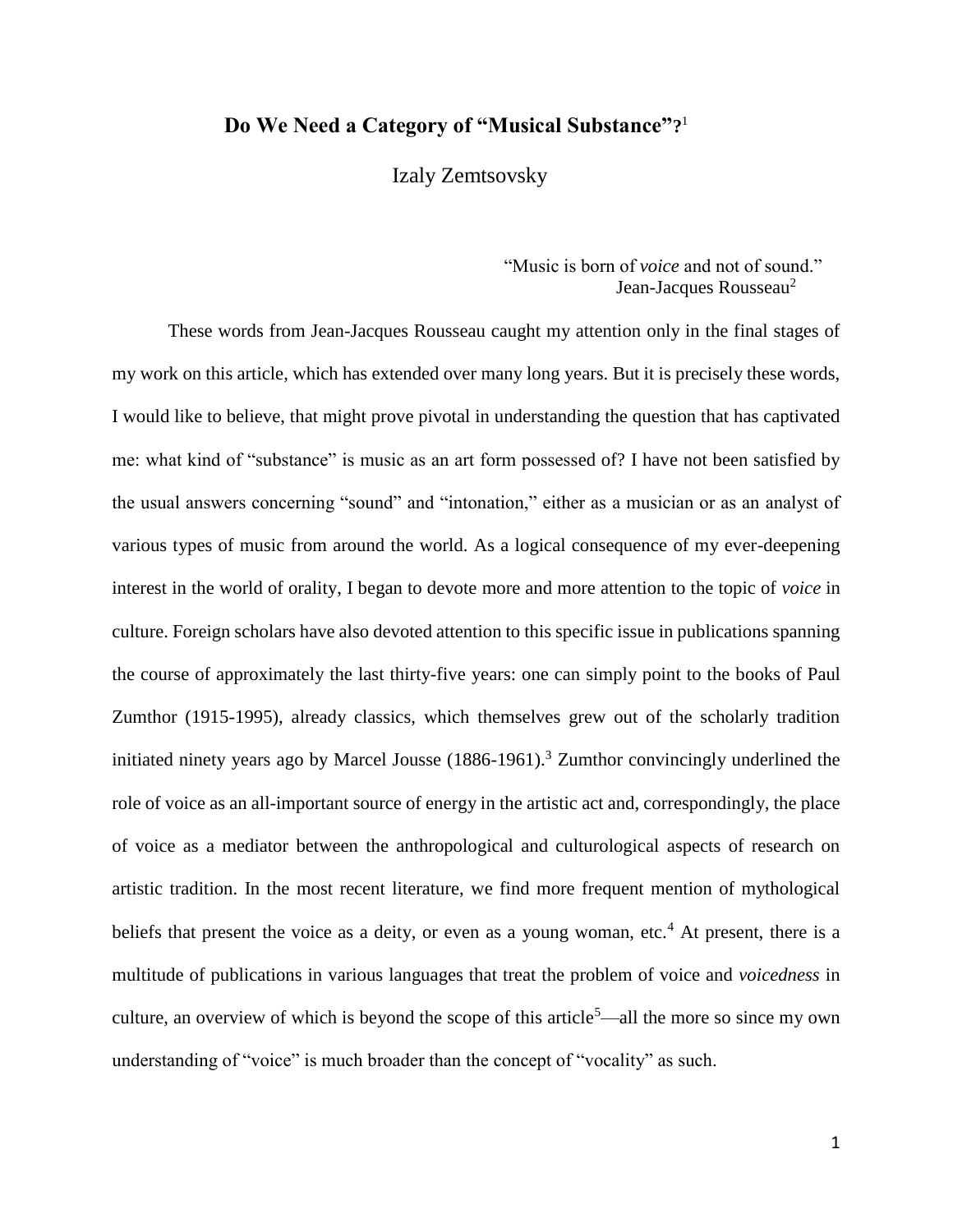I have written a mountain of drafts, working out one approach to the problem after another, but in the end, I have opted for brevity—at least in comparison with what I originally intended. The composition of this article is unusual: I have inserted the introduction to the piece in the middle of it, and I have chosen to start off my exploration of the topic of musical substance with a reminiscence of my first encounter with peasant folklore. At the time of this first encounter, I was a student at two institutions of higher learning in Leningrad—the university (as a philologist) and the conservatory (as a musicologist and composer)—and I, a child of the asphalt of St. Petersburg, who had never lived in the country before—experienced, with no exaggeration, a cultural and psychological shock. For me, the shock of this first encounter gave rise to aesthetic delight; this delight led to an intellectual rapture that quickly developed into a love for folk culture and its practitioners; and this love turned, like magic, into the research activity that has turned out to be my life's calling.

 If "in the beginning was the Word," then it follows that in the beginning were also *Voice and Hearing*, constituting the very foundation of musical culture. I am convinced, moreover, that in the beginning, there was also *Something Else*, and the pages that follow are dedicated to the substantiation of this claim.

## **1. From Sensation to Conceptualization**

"...meaning never belongs to the past. It can be checked in each man's own present experience." Peter Brook<sup>6</sup>

 The sensation of *musical substance* came to me much earlier than the ability to conceptualize it. I can even date this initial sensation—it happened at the beginning of July 1956, during my first folkloric (and simultaneously dialectological, according to my university plans) expedition to Vologda Oblast. The expedition took me to the village of Chernevo in the Ust'-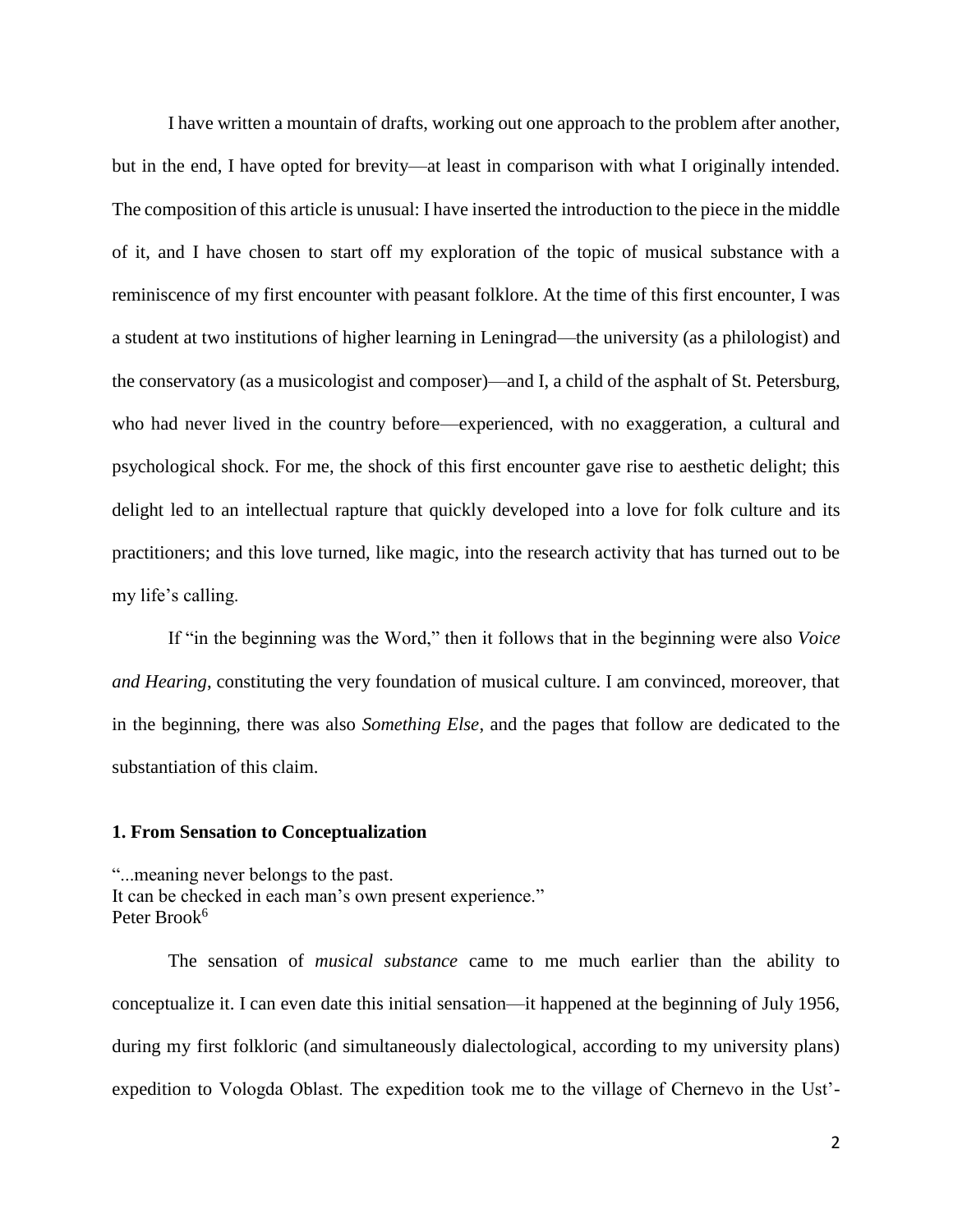Alekseevsky District, where I lived with the Melekhins, a large, friendly family.<sup>7</sup> Stepan Ivanovich Melekhin, who led the local clubhouse, invited me to go for a walk in a field where women, gathering as a group at the end of the workday, were singing to their hearts' content, without any kind of musical accompaniment whatsoever. They sang a cappella, except for the chirping of the birds that flew above them.

In order to understand why the living, expansive flow of sound of this collective in the open air made such an impression on me that day, why it—without exaggeration—so astounded me, it is necessary to remember that I arrived at this village with an exclusively city person's acquaintance with the Russian folk song. In other words, what I was primarily acquainted with was reworkings of this music for voice and piano or for academic choir, or even renditions for solo piano: that is, the strictly tempered and, as a rule, fully harmonic reworkings of the Mighty Handful and their disciples. The first lessons I ever had in Russian folklore, which were remarkable in their own way, took place in 1951 at the Musical College of what was then Leningrad Conservatory, in a course with Lidiya Mikhailovna Kershner (1905-1968), also to the accompaniment of the piano. But here in Chernevo there was folklore that was not meant for study or reworking—singing that was not for someone else, but for oneself. I remember very well the first sensation this elemental current of choral singing evoked in me—what sound, what structure, what dynamics! It was not just that these women were singing without any attempt to match the rhythm of the piano; in fact, they had never even seen or heard a piano! The song was taking form right here, in the pure country air, as if by itself, out of nothing… As a collective, these women existed in a particular context, in an atmosphere, even in an *element* of a distinct kind of *musical substance*. What I was witnessing, it occurred to me, was something akin to an ecological phenomenon.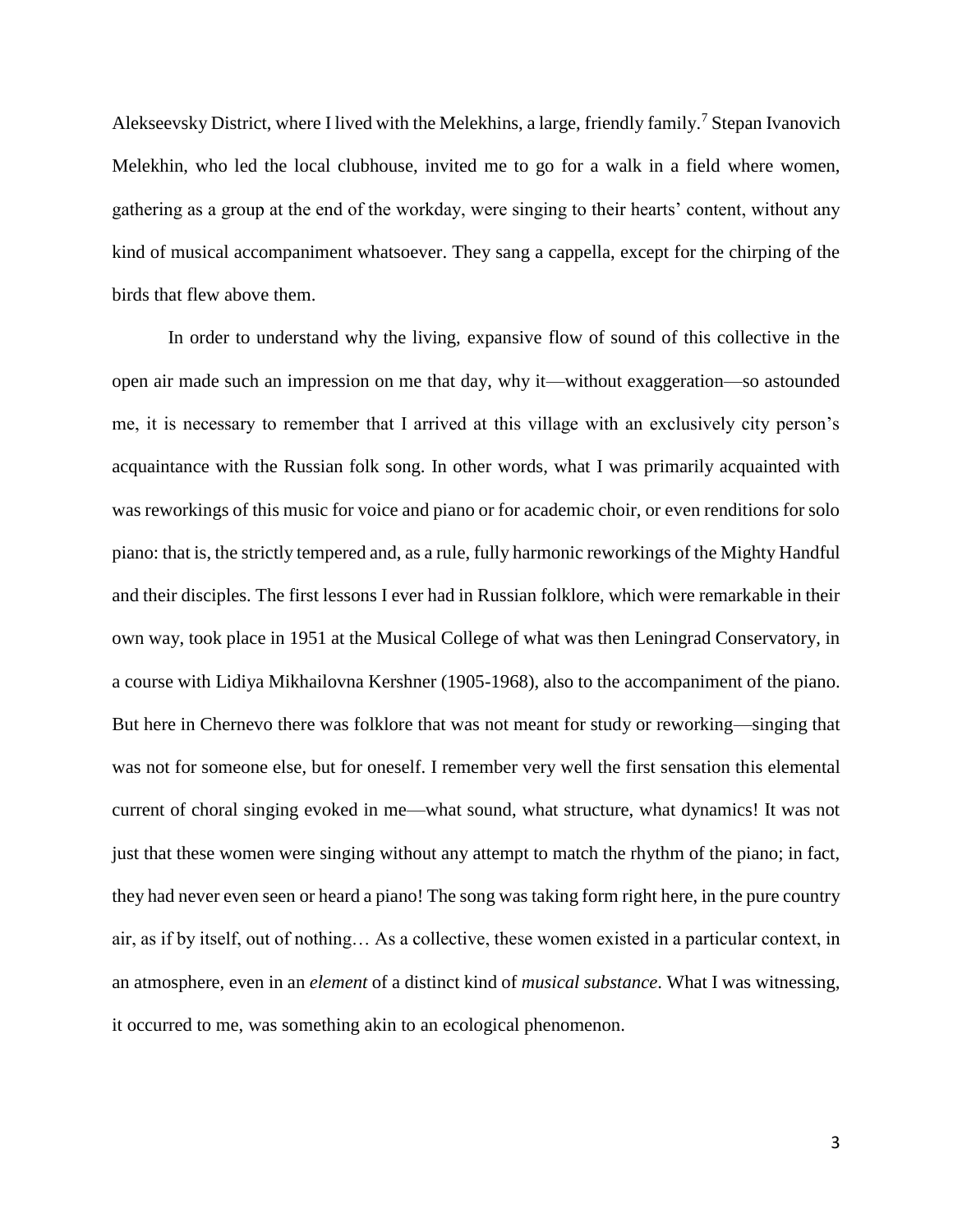I was stunned and enchanted by this flow of sound, but the women themselves were also passionately, artistically engaged in their performance, and they *dwelt* in its extraordinary energy with great apparent pleasure. There was a potent energetic field that emanated from their singing collective. It was as if they were "swimming" in this *element* of sound, something that was new for me but that for them was absolutely familiar, something they had grown up with. I noted as well that literally everything that resounded right now, in this moment, was being created by these women themselves, here and now. Moreover, this flow of sound united them, in spite of the differences between their individual timbres.

 Thinking of how I was going to notate their singing, I realized that I was running up against an evidently polytimbral polyphony that made use of a unified "musical substance." From this substance was created an organism that was alive in its own way, resounding as if it were doing so all on its own, independent of the singing women. With professional despair, I understood that there could be no talk of *notating* this flow of sound, or of what seemed to me then to be its elemental dynamics. There could be no notation of these sounds, which were determined by the individual timbres of the voices, by pitch, rhythm, and textural function—and certainly not of the whole of its resounding "substance," precisely the thing that struck me most of all.

 I did not know then how to formulate this sensation, which was so new to me: the sensation that this flow of sound was *predetermined* for the singers. On the one hand, they were creating it in the here and now, but on the other, they themselves were the creation of this substance. (In a similar way, the poet reciting his poems belongs to *the poems* no less than the poems belong to *him*.) And, in addition, there was the strange sensation that timbre—that miracle of individualization—turned out not to be "substance" at all: many different timbres could exist together in the element of a single musical substance, which was bigger than they were.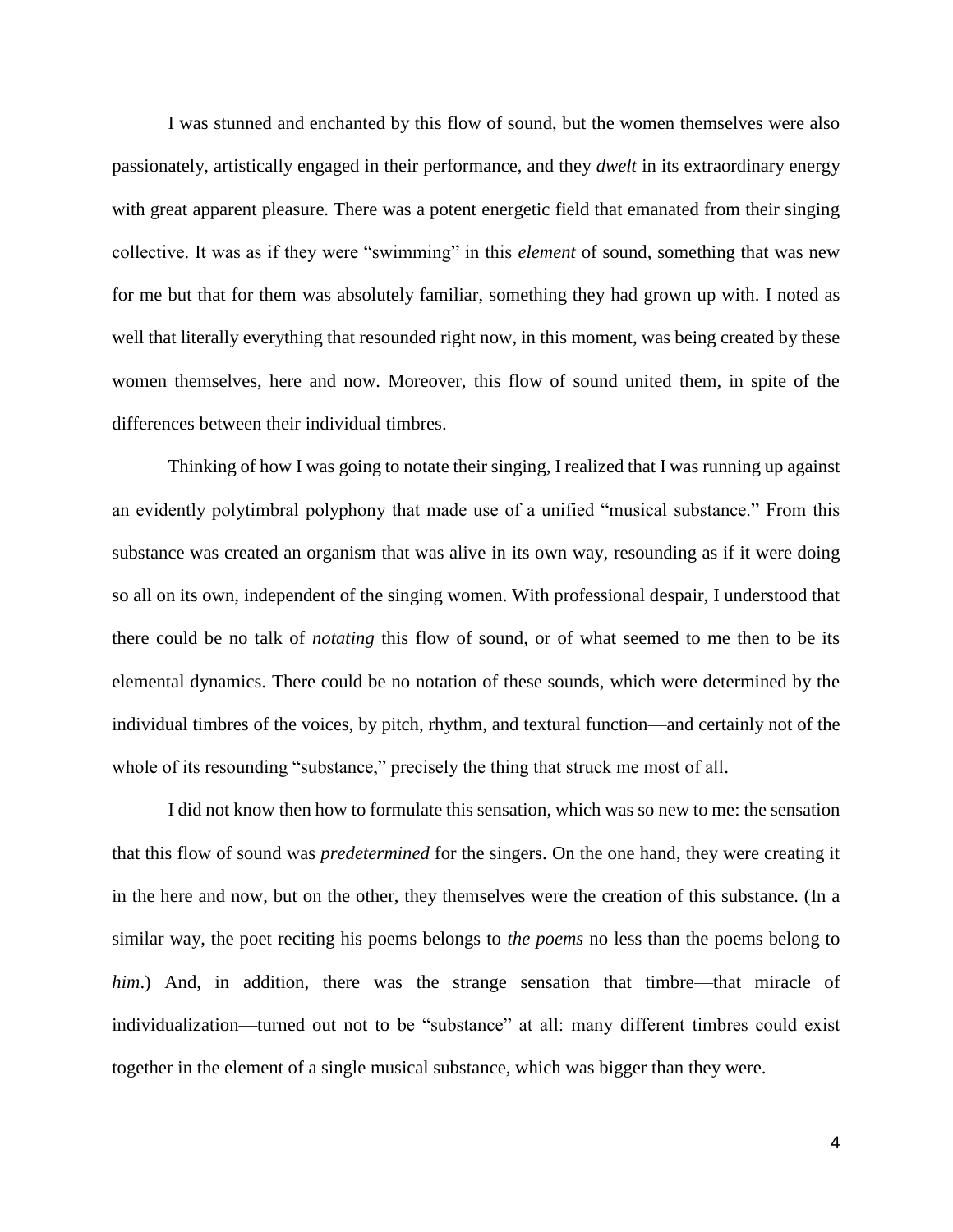Of course, at the time, I did not fully realize the depth of what was happening, but the freedom of these women singing together was stunning. I could not help but pay attention to the fact that not only was their behavior in a music-making collective different from the standards of the academic choirs I had known up to that point, but the *behavior of the sound*, so to speak, in the choral texture these women were creating was different, too. The women of Chernevo did not *avoid* formal tempering; they simply did not know of its existence. They did not think about temperament or intervals, and overall, they did not think about notes, or about the rules familiar to me. Tentatively speaking, they seemed to exist in different kinds of *"performing" complexes* and think in different kinds of *musical-declamatory categories*—complexes and categories that I was yet to perceive, analyze, and perhaps someday even explain.

Listening to these women back in 1956, I felt as if I had plunged into a world that existed (or coexisted) parallel to this one, a world that had been unknown to me before. This parallel world was, in principle, independent of the musically tempered reality in which I had lived and worked up until that point. I fell into a world of different measurements and values, of a different "element" and—as I would say now—a different "substance." Then, for some reason, I also remembered a completely different day, also a hot one in summertime, during my adolescence. It was the day my mother taught me how to swim.

It was at the Oredezh River outside St. Petersburg. My mother simply threw me into deep water from the bank, let me flounder, and then took me out and resolutely threw me in again until I myself could *grasp*, finally, the unforgettable, incomparable sensation of my own lightness in the water, my unexpected weightlessness and buoyancy. I was like a bird in the air, like a fish in water: each of these creatures, in the *element* of its substance, feels free of this substance, feels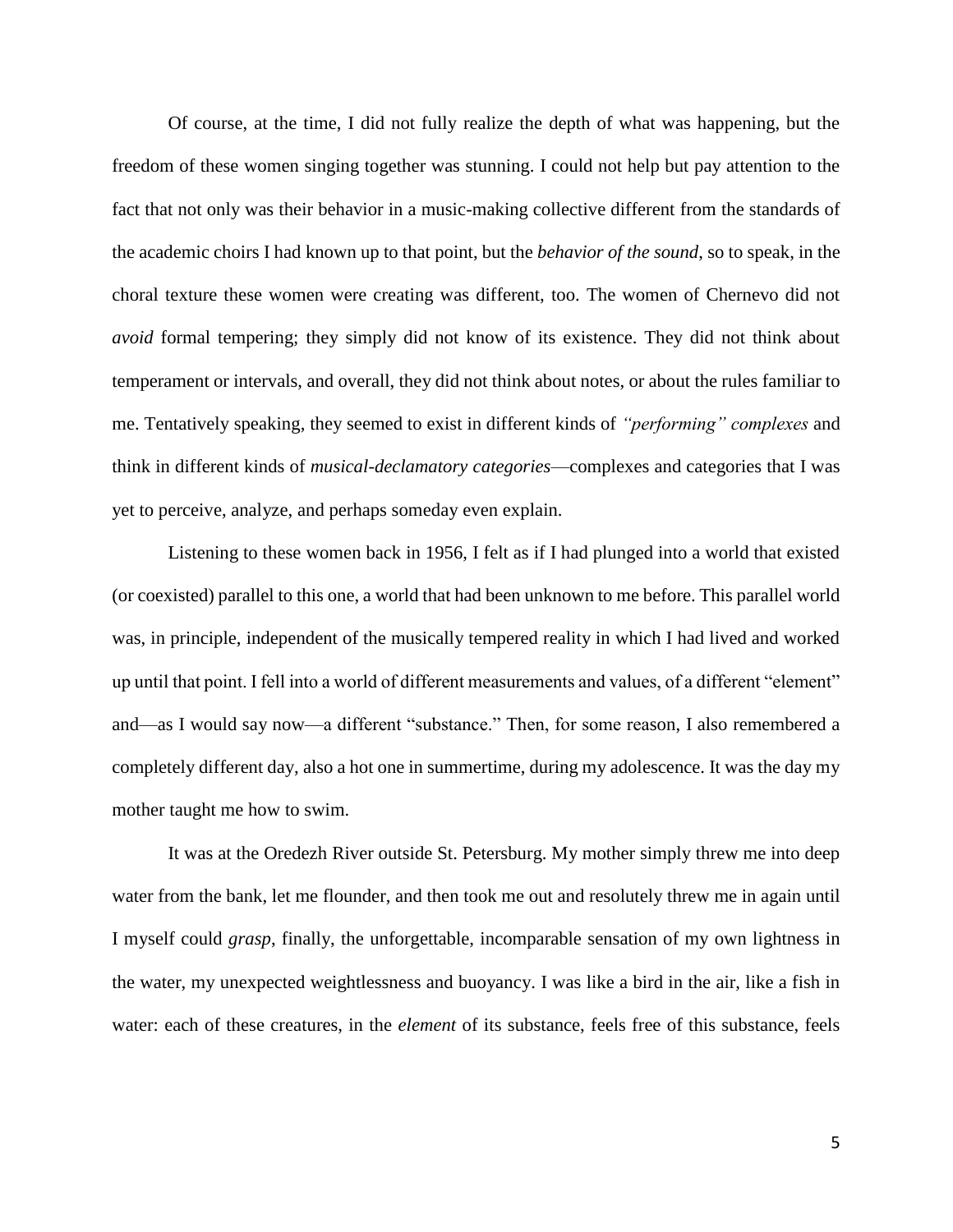itself the *master of* its substance. For me, this was the discovery of a new dimension of being: of being in water, alone with the element of water, and—even if only for a moment—conquering it.

That day, possibilities in my body about which I had never even guessed were revealed to me, and I discovered a new kind of happiness.

My mother was right—only a shock could have bestowed on me this hitherto unknown state of being, this *physical existence* in a particular *substance*.

And that first encounter with Russian peasant singing, with the open-air, village choral sound of those seventeen women from Chernevo, turned out to be the same kind of shock therapy—only for my *auditory existence*.

From that point on, and forever after, these two musical worlds have coexisted magically within me, just as I have held on, ever since, to that first sensation of my ability to hold myself up in the water and not drown. More and more, they have opened the possibilities of my musical hearing, possibilities that at the very beginning of my scholarly path I had never even suspected might exist.

Like a waterfowl, living equally in the water and in the air, I have existed, from that point on, equally in the magically tempered world of my great Western European predecessors and in the mysteriously untempered world of folk art, which materializes over and over again before your eyes, each time as if anew. But at the time, almost half a century ago, when I first found myself in a world defined by an exclusively oral tradition, a world of *free substance* in stark contrast to a world of predetermined flows of sound—those of the piano, the symphony orchestra, and the orchestra of folk instruments created in the latter's likeness—nothing remained for me but to recognize that the range of "musical substances" was evidently not limited to what, up to then, had been my auditory experience, my auditory world.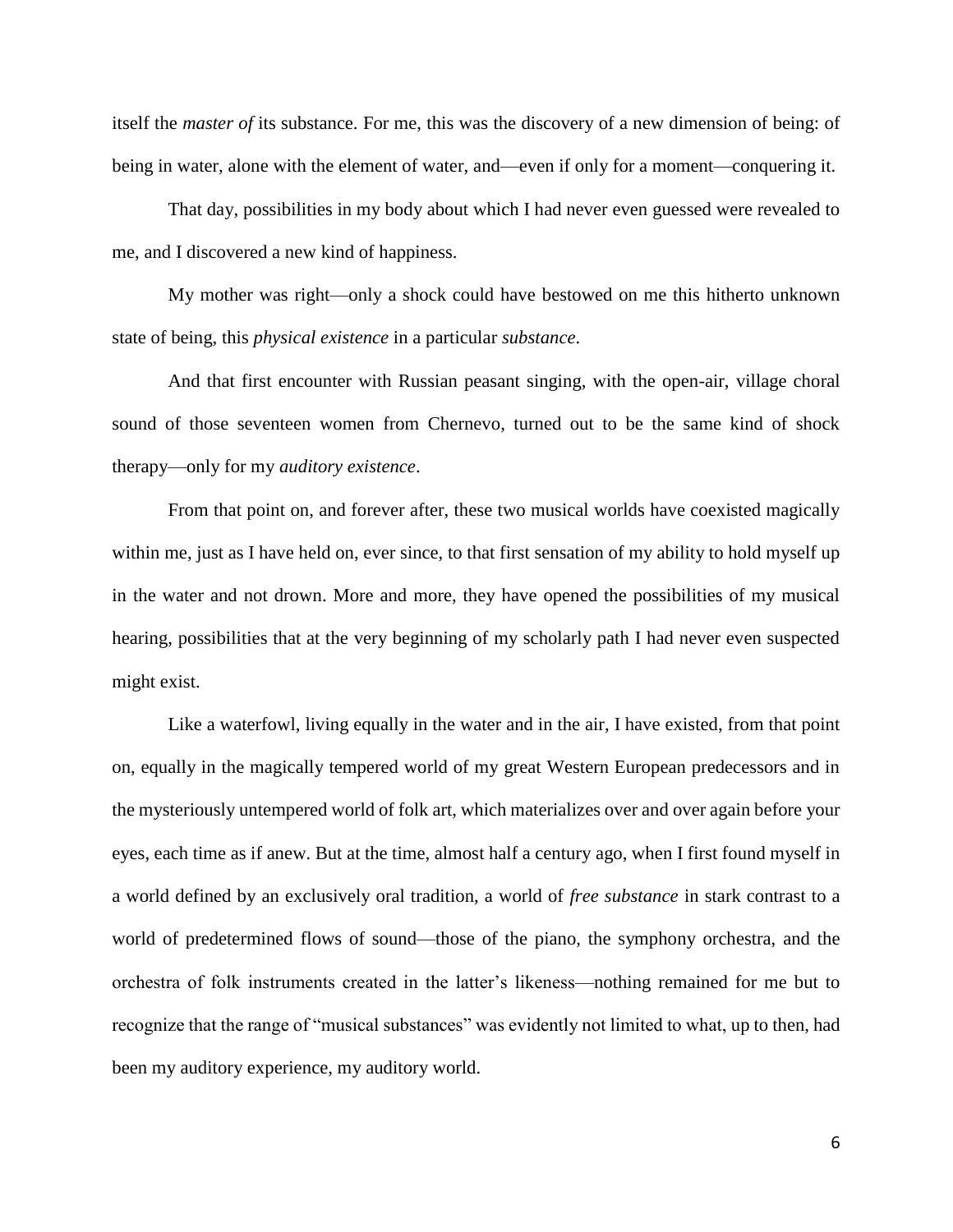Later, I began more frequently to notice that there are different types of *musical substances*. For example, there are such sharply dissimilar phenomena as Italian bel canto, which is generously saturated with "vocal-weightedness" [*vokalvesomost'*] (to borrow Asaf'ev's term); Mongolian *urtiin duu*, or long songs, with their gripping melodic range; Karelian-Finnish runic songs, which are almost spoken (compared to bel canto and *urtiin duu*) and literally spellbind; and the completely different type of "speaking melos" of the native peoples of Siberia and the Russian Far East, with their unbelievably delicate articulating; while on the other hand, there is the deep "substance" of Uzbek monody and Turkmen songs, both of which are characterized by unconventionally expressive "pinched" sounds. It became clear to me that the representatives of, e.g., Viennese classicism or Italian bel canto could not, on a fundamental level, *exist* in these other *musical substances*, upon which the oral traditions of the various peoples of Eurasia have based their art.

I have often returned to those first impressions inspired by the singing of the Vologda peasants from Chernevo: like a first love, they have not been forgotten. (Moreover, if it had not been for those people from Chernevo, whose voices to this day retain such a vivid hold on my memory, I may not have become a folklorist at all!) I had no doubt that both the Vologda songs I heard then and the songs of my beloved Schubert constituted music in equal measure; but from an aural perspective, they were clearly *made* out of different *substances*.

It was difficult for me to explain this difference conceptually. In the beginning, I thought that these substances simply differed in the same way that, for example, fabrics woven from silk or wool differed. The main thing that bothered me was the total impossibility of conveying in transcription the difference between these musical "fabrics" that had made such an impression on me. (Later, in Tashkent, I was quite shocked when I saw the European notation of Uzbek *maqoms*: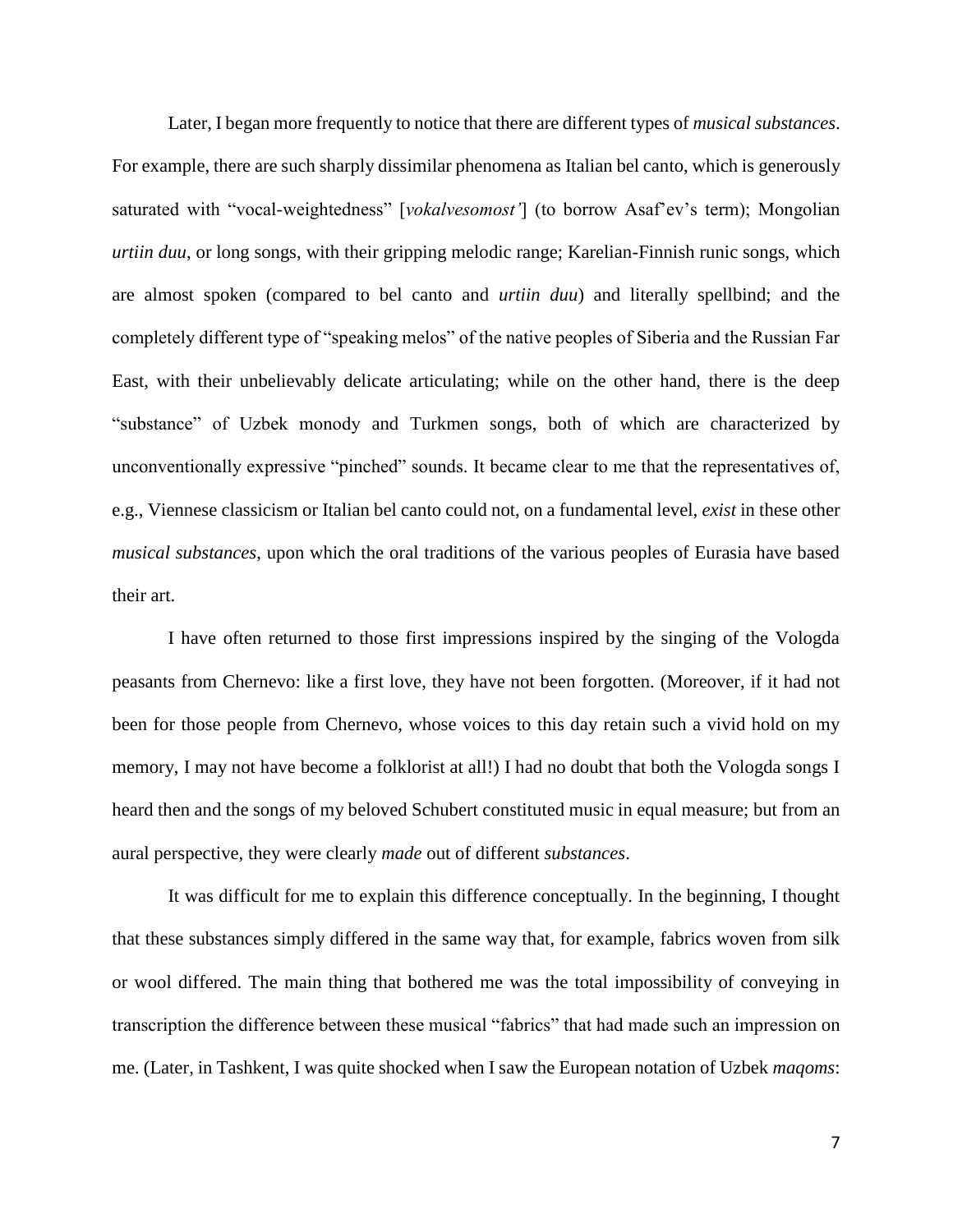notated this way, they reminded me of the piano sonatas of someone like Muzio Clementi (1752- 1832). What was this—the simple replacement of an Uzbek *chapan* with an Austrian court frock, or something deeper than the outward "clothing" of a given time and place?) Gradually, I came to the conclusion that these substances are not *fabrics* at all; they are not *clothing* of musical manufacture, but are rather the very essence of music-making. Furthermore, this essence dwells in both the performer and in that which is being performed—and certainly in the listeners, as well. And this essence, of course, does not lend itself to notation.

In any case, it is time to shift our focus from the practical problems of notation to something a little closer to the *sonic* phenomenon of real folk singing—to that which the genius Vladimir Odoevsky aphoristically formulated in 1866: "...we must...make record of the folk song as it sounds in *the voice* and *the hearing* of the people."<sup>8</sup>

Translating this aphorism into the language of my current conception of music in the oral tradition, I would say this: *in the voice* means in musical substance; *in the hearing* means in ethnohearing.<sup>9</sup> These two phenomena—substance and hearing—are, moreover, inextricably linked.

Ethnohearing is the organ that perceives a particular type of sonic material; it is the organ that *absorbs* the particular material I call "musical substance." I am not referring to commonplace sound flow in general, but to that component of sound flow that occurs when a specific bearer of ethnohearing turns hearing (metaphorically speaking) into musically characteristic *sustenance*. Musical substance and ethnohearing are like communicating vessels in which a given substance constitutes the materialization of a given ethnic hearing.

Odoevsky, if I am reading him right, was profoundly correct. And could we not also discern his sentiment in the expression "voice of the song," widely known among Russian peasants? This

8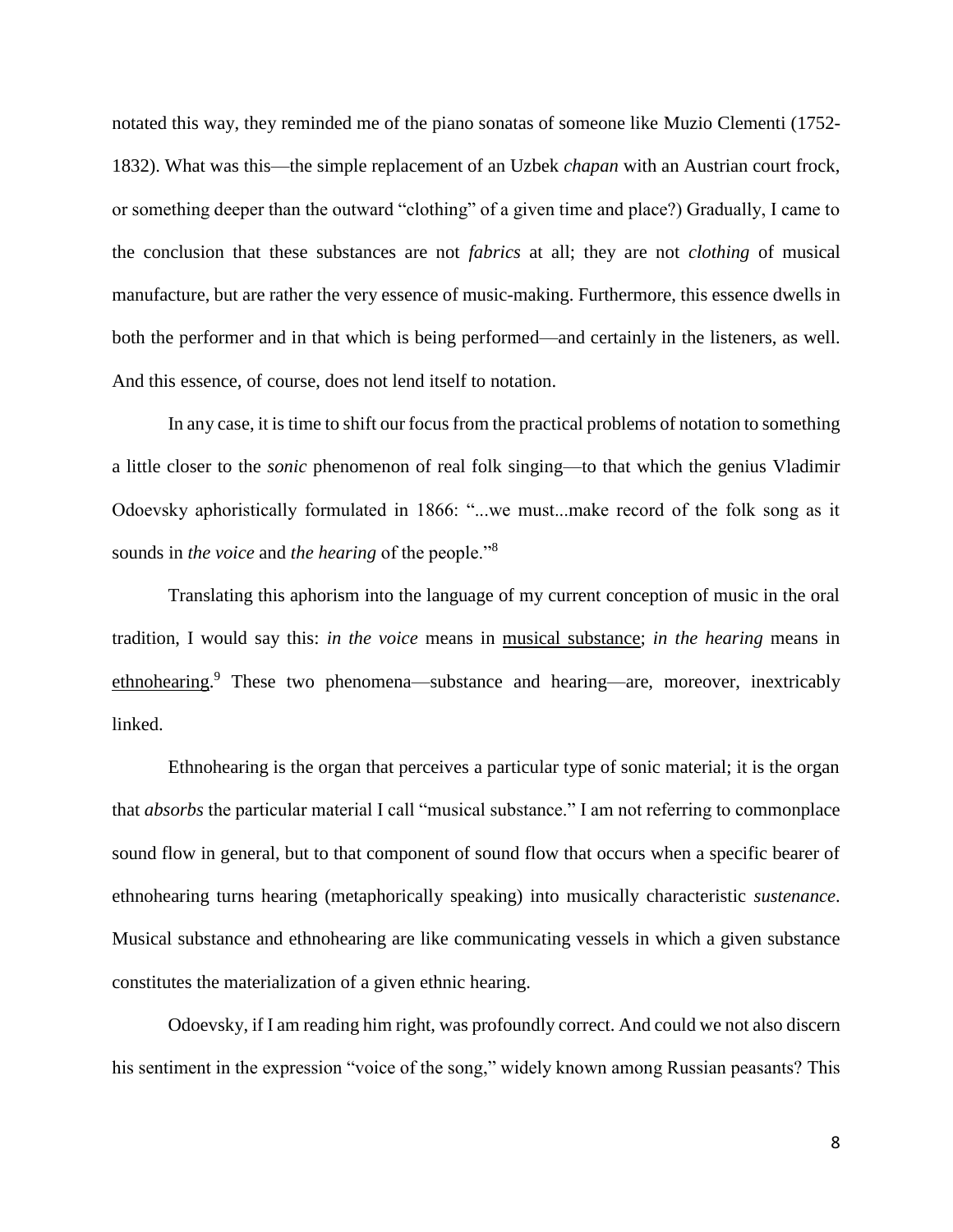expression perfectly captures the indissoluble coincidence of a "melody" and the "substance" out of which it is "made." The phrase "voice of the song" reflects, in its own way, the *syncretism of the living substance of music*—a primordial syncretism, I would say. In this term, Russian peasants have captured something incredibly deep: the fact that the *soul* of the song (its melody, or, better, its *melos*) and the *body* of the song (its "substance") coincide, form a *single living entity*—the song as a growing organism. This organism seems to exist as if it were independent of its performer, since in its own way, it is the performer's ideal, the goal of the performer's art; but at the same time, of course, it exists in a real flow of sound. In other words, without a performer, the organism does not physically exist.

At the time, I did not know that many years later, I would arrive at a notion of the *melosphere*, in which all ideal forms of music-making exist independently of concrete acts of performing [*ispolnitel'skie akty*] but creatively actualize themselves in those very acts of musical being.<sup>10</sup>

…I worked with the Chernevo chorus for a month. I had no tape recorder. My ears burned from the strain, my eyes from delight. Stepan Ivanovich Melekhin demonstrated his playing on the accordion for me. Young women sang other songs with him—generally, joking songs or soldiers' songs, as well as *chastushki* and city romances, often in an original manner particular to that village. This repertoire, performed to the accompaniment of the accordion, turned out to be much easier to transcribe than the old-style a cappella long-drawn-out songs. The texture was also simpler, so much so that the very structure of the singing changed; it was as if the women, turning from one repertoire to the next, were living simultaneously in different musical worlds, professing different musical ideals. I began to understand that it would be a grave error to limit myself to the sharp opposition, all too common, of city versus country: both worlds, coexisting as if they were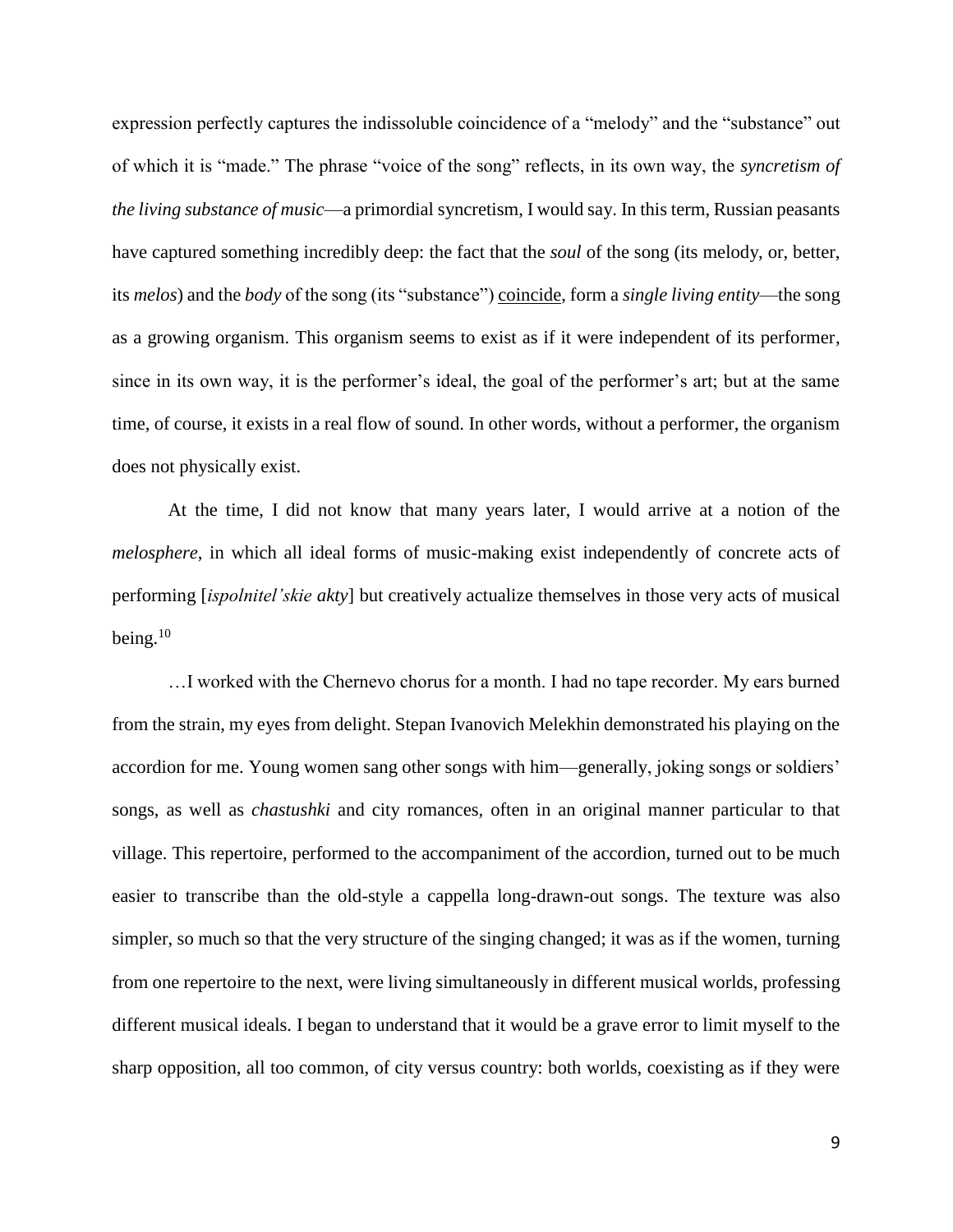parallel and independent, were in fact deeply interconnected. At any rate, each of the performers knew the contours of his or her own musical self-realization—contours of intonation and articulation, structure and texture—and each of them also knew of something I later began to call *performing behavior* [ispolnitel'skoe povedenie], <sup>11</sup> as well as of what I today call *musical substance*. As I conceive it now, substance is linked not only with articulation and ethnohearing, but also with the so-called *ethnic sound-ideal*.

In the triad of "music-making—intoning—articulating,"<sup>12</sup> which I have discussed at length elsewhere, there is also a place for musical substance, which to a certain extent determines the fate of articulation: with the loss or the alteration of substance, the style that corresponds to that substance dies or transforms. Dropping substance from the chain of "music-making—intoning musical substance—articulating" leads to irreversible losses in the life of an oral tradition.

…Reminiscences of my fieldwork retain their hold on me. In fact, there are two more sensations, in particular, from my first folkloric expedition in 1956 that have been burned into my consciousness; I consider it unavoidable to return to them here.

The first sensation is linked to the realization that sonic substance resides in the musicmaking of peasant singers no less than does the untempered structure specific to them, with its harsh pitch system, its dense heterophonic texture, its different rhythmic nature, its exceptional dynamics, and the richness of its timbral palette. The song, to my hearing, progressed in an unusual way: it did not march, whirl in a waltz, or gallop. In fact, it did not move at all; instead, it hung, as if in the air… Considering this, I realized the implication: before, I simply had not discerned the sonic substance of the classical music I had grown up with and loved. That did not mean that *my* music was without any kind of sonic substance; it simply meant that I was naturally *dwelling* in it, just as the singing women of Chernevo naturally dwelt in theirs. Each of us accepted his or her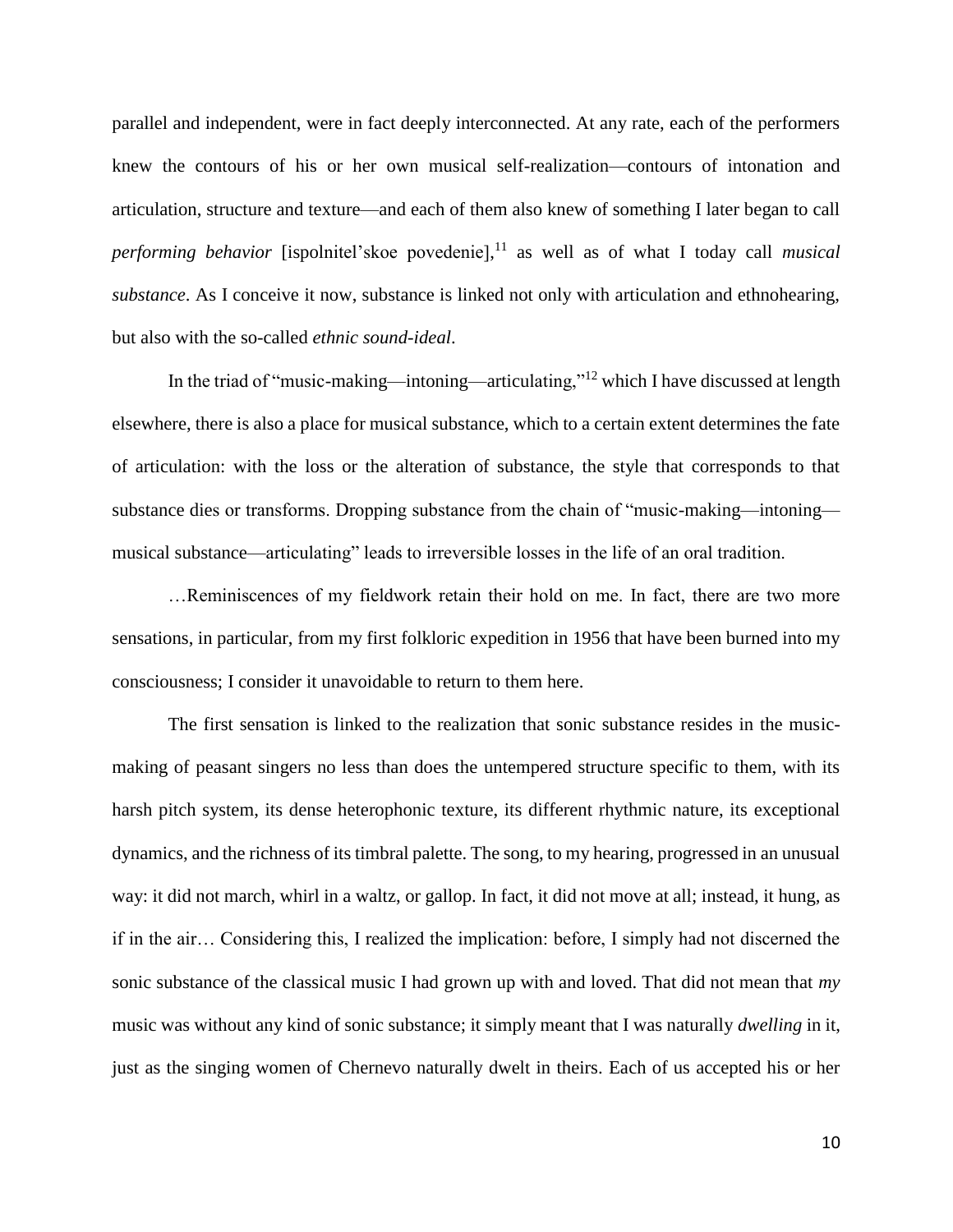own substance as something understandable in and of itself, something that did not require any kind of verbalization. Therefore, working with the ostensibly ready-made substance of his or her genre and style, the musician turns into the Creator, for whom the original substance is neither hindrance or barrier. He or she speaks *by means of it*, not *about it*. Truly, all of us listening to music of a given style—and especially to music of an oral tradition—are always involved, even if unconsciously, with specific *musical substances*.

When we know a given style of music-making, we *read* it according to the substance of articulating it has employed. Above all, we welcome or reject the particular *substance of sound flow* depending on whether it is familiar or foreign to us, whether it speaks to us or irritates us. If the substance is something we are acquainted with, we recognize it almost instantaneously, as if it were the voice of a friend heard over the telephone after several years of separation. The American ethnomusicologist Mantle Hood (1918-2005) has called this effect "the two-second wonders": it is a moment of recognition that lasts no longer than two seconds.<sup>13</sup>

I am reminded, in this connection, of an eloquent story told by Yi-Fu Tuan, a leading American geographer of Chinese heritage at the University of Wisconsin; he told me this story several years ago over a friendly lunch in Madison, in response to my explanation of the concept of musical substance. When he was teaching a class on Chinese civilization at a university in the American South, Professor Tuan ran up against his students' total displeasure only in response to the sounds of Chinese opera. By that time, these students had already grown to know and love Chinese painting, they had studied Chinese literature and philosophy, and they were, of course, broadly familiar with Chinese cuisine, which is very popular in the United States. Yet straightaway, they experienced full shock at the music. Evidently, there was a Great Wall, absolutely impenetrable, between the musical substance of Chinese opera and the sonic stereotype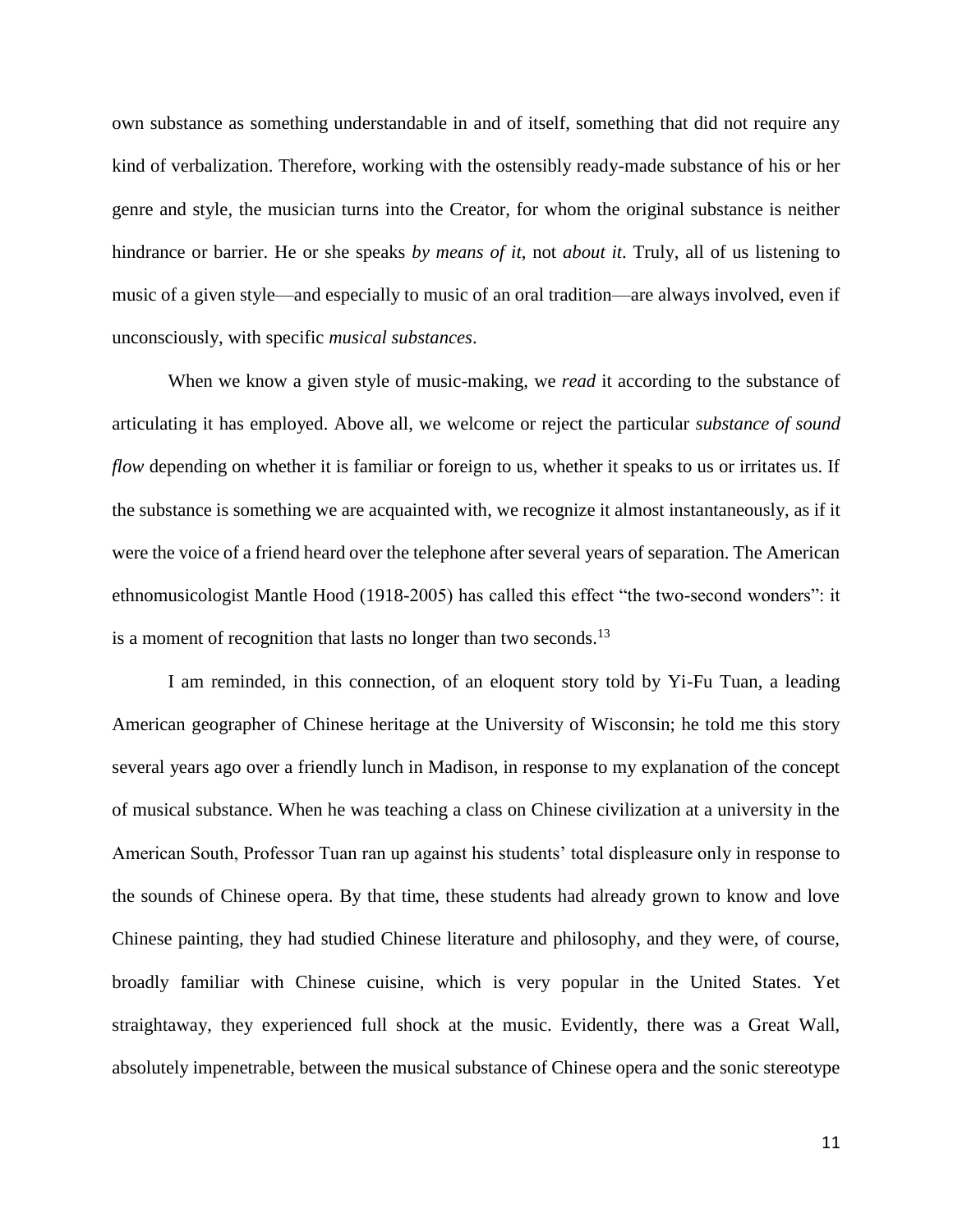of the American South (and, correspondingly, the ethnohearing specific to that sonic stereotype). Almost everything in that foreign culture turned out to be easily surmountable for these students; only its musical substance was not. It seems that we are able to process a substance with which we are *familiar*, while we often reject, "right off the bat," a substance with which we are *unfamiliar*. Of course, no art can be reduced to the material substance by which it operates, but we must allow that art simply cannot exist for us without considering and understanding musical substance.

The second sensation I experienced that summer in Vologda turned out to be connected with my musicological imagination. Listening to the women singing in Chernevo, I felt—and suddenly saw in my head—how this particular flow of sound, so unfamiliar to me, was *hanging* in that air, on that field, but…it was being produced not by *these* women, but by *others*, women I did not know and will never know, because they lived in other, earlier centuries… I was gripped by the sensation that the *musical substance* that had astounded me has existed on this earth from time immemorial—my Chernevo villagers did not create it. It belonged to them, like their native air, like the scent of their newly baked country bread, like the taste of their fresh milk or their justgathered forest berries and mushrooms. This was their *mode of existence in sound*, as we would call it now.

I did not have such words back then. At that unforgettable moment, I only realized—or, more precisely, sensed, rather than understood—that music as an art form is not limited to rhythm and length, pitch and texture, timbre and dynamics, tempo and articulation. There is something else that creates music, and this something else is just as integral to it as length, pitch, volume, and timbre. Moreover, this something else is inexorably predetermined—in the final instance, we *do not create* music; we *dwell* in it (in accordance with the Latin phrase *sono ergo sum*: I sound, therefore I am), and this *dwelling*, this *being in* facilitates the birth of form. Indeed, "the substance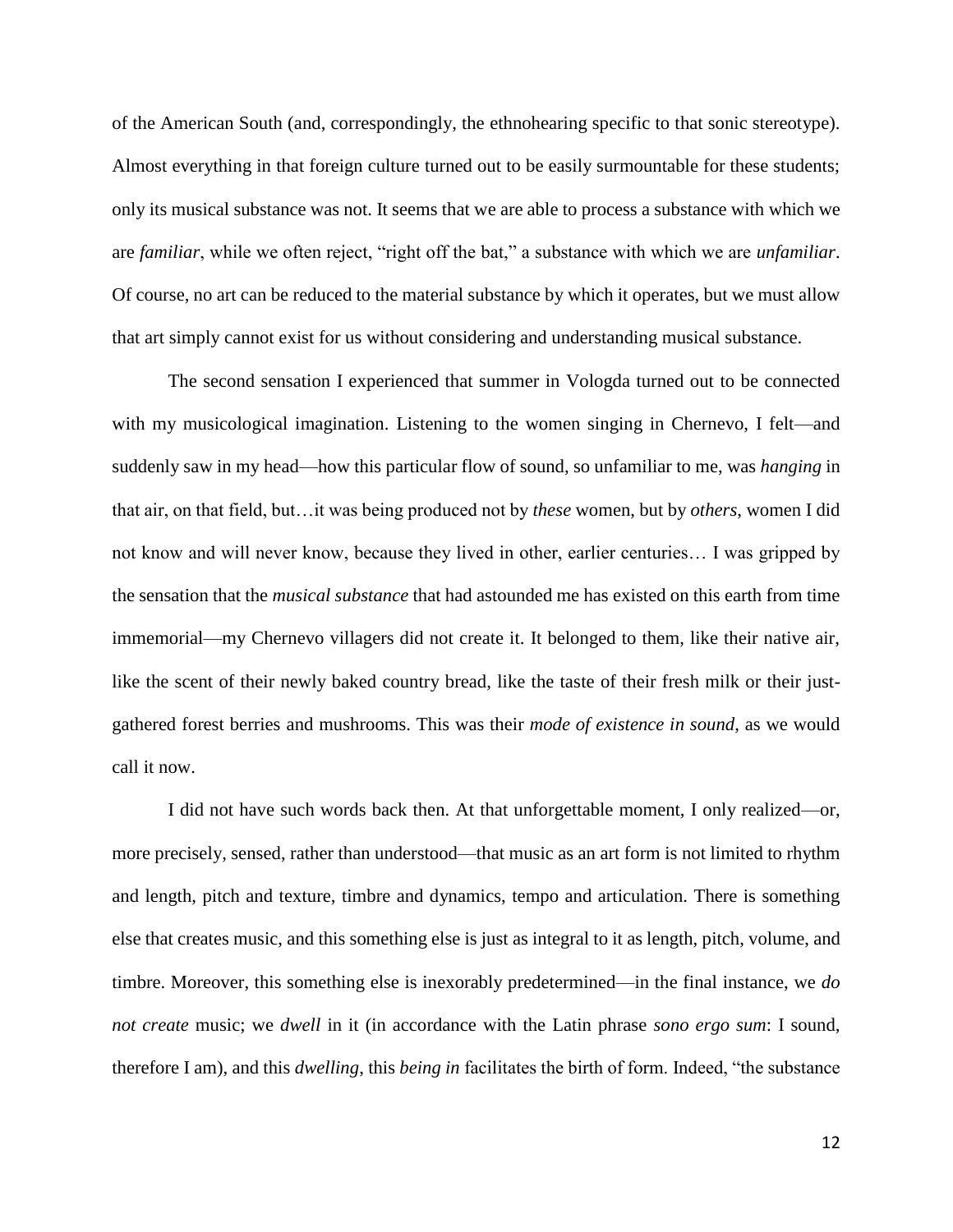endures, and form is lost [*la matière demeure, et la forme se perd*]," as the great French poet Pierre de Ronsard said in one of his elegies from the 16th century.<sup>14</sup>

It is only now that I have begun to repeat to myself, as if bewitched, these evergreen lines by Osip Mandelstam, accentuating literally each and every word for myself:

*And once again a skald will set down* 

*Another's words and pronounce them as his own.*

(И снова скальд чужую песню сложит / и, как свою, ее произнесет.)<sup>15</sup>

Mentally highlighting the word "pronounce," I hear in it now not only articulation, which is inseparable from song, but also its *musical substance*, in which we all, in one way or another, dwell, and in so doing locate ourselves. In a sense, we, as musicians, are born *before* substance; we exist in it, as yet unable to produce it (or, more accurately, *re*produce it). Our musical hearing (i.e., our ethnohearing) *lives* in this substance, just as our eye *lives* in a familiar suite of colors and shapes, and our sense of smell *lives* in the traditional aromas of our national cuisine and native flora. It is evident that folk singers and instrumentalists also, in reality, create that which *exists before them* (to use Mandelstam's enduringly splendid image), including the musical substance that also exists before them.

It is precisely this second sensation from years long past that brought me to the crux of the conception offered here—that is, to an understanding of the *existential mode of musical substance*. This mode is characterized by something remarkable: the fundamental property that it can be unperceived, in the same way that a healthy person does not notice the beating of his or her heart or the scent of his or her body. In this vein, musical substance renders separate the properties of any cultural form inherited by tradition. As Merab Mamardashvili has written, "...cultural form is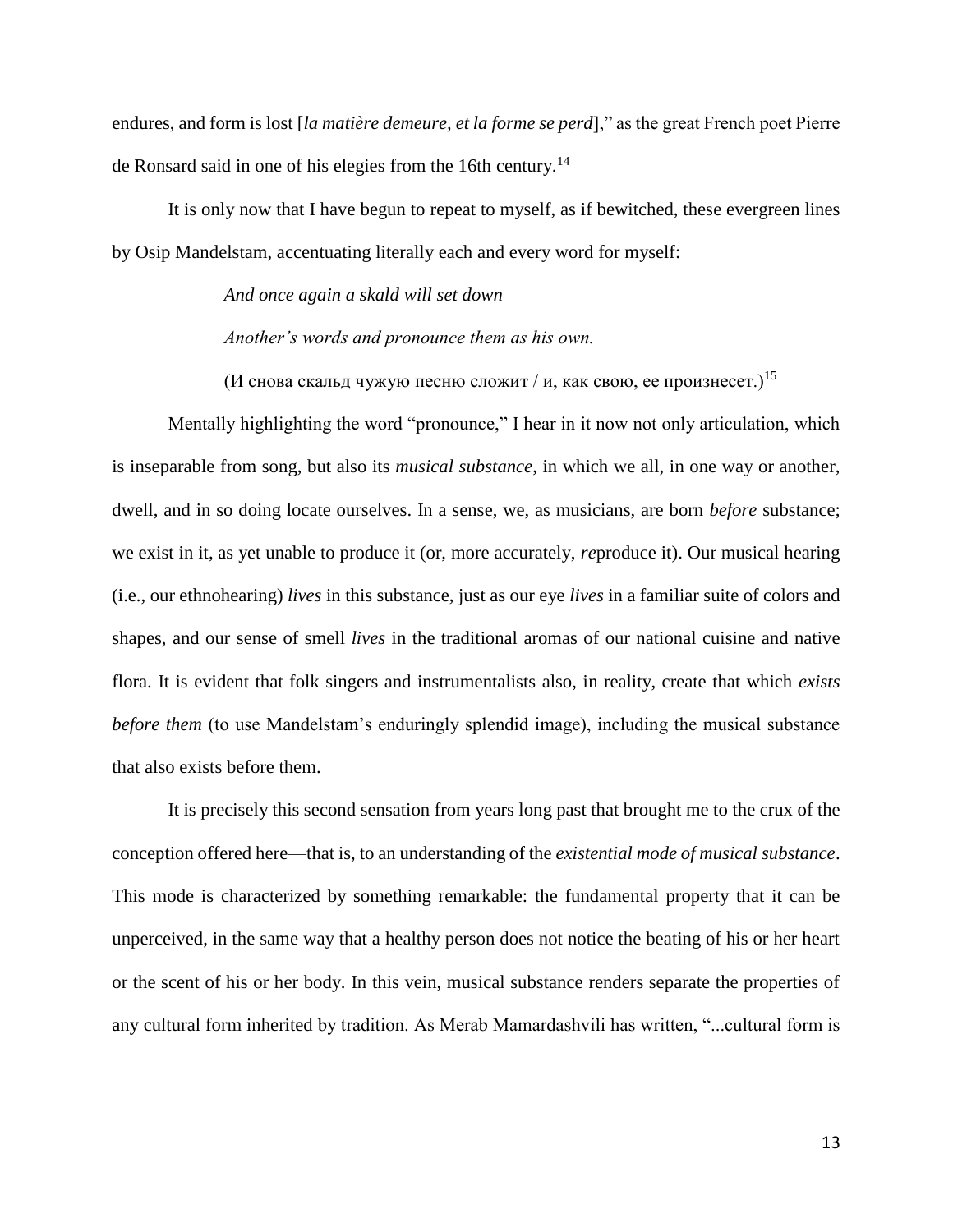the ability of a person to work and function, and to think in a situation of incomplete knowledge. Or simply in the absence of knowledge."<sup>16</sup>

As for the music of oral tradition, its musical substance appears not only as a *cultural* form, but also as an *anthropological* form. Both forms are taken, so to speak, in their musical coincidence. In this case, a musical substance can be perceived, in and of itself, as an a priori given—i.e., it may not be perceived *rationally* at all, much less comprehended terminologically or conceptually.

"You can't compose that kind of thing," a young interlocutor of mine once wisely observed after listening to a folk melody during a discussion we were having on the topic of "how to understand music"—a popular topic at the time. And it is true: folklore is not *composed*; people *live* in it. That is why, I would say, *substance* also functions within the realm of folklore as such a potent *leaven of civilization* and *existential force*.

## **2. A Belated Introduction**

"… science advances only in disproofs. There is no point in making hypotheses that are not falsifiable because such hypotheses do not say anything. … A theory is not a theory unless it can be disproved." John Rader Platt<sup>17</sup>

In comparison with my previous two apologias on ethnohearing and text,  $^{18}$  the following apologia may seem even more problematic. It concerns that quality of musical art which is least verbalized—though peasants in places like Chernevo, like other practitioners of oral tradition, do always take into account, for example, the difference between *thick* and *thin* voices (such a difference plainly goes beyond the bounds of a musical text's traditional timbral divisions and, I am convinced, also indicates the coexistence of various "musical substances" in the makeup of, e.g., polyphonic texture).<sup>19</sup> In any case, let us elaborate on the subject of collective intoning. When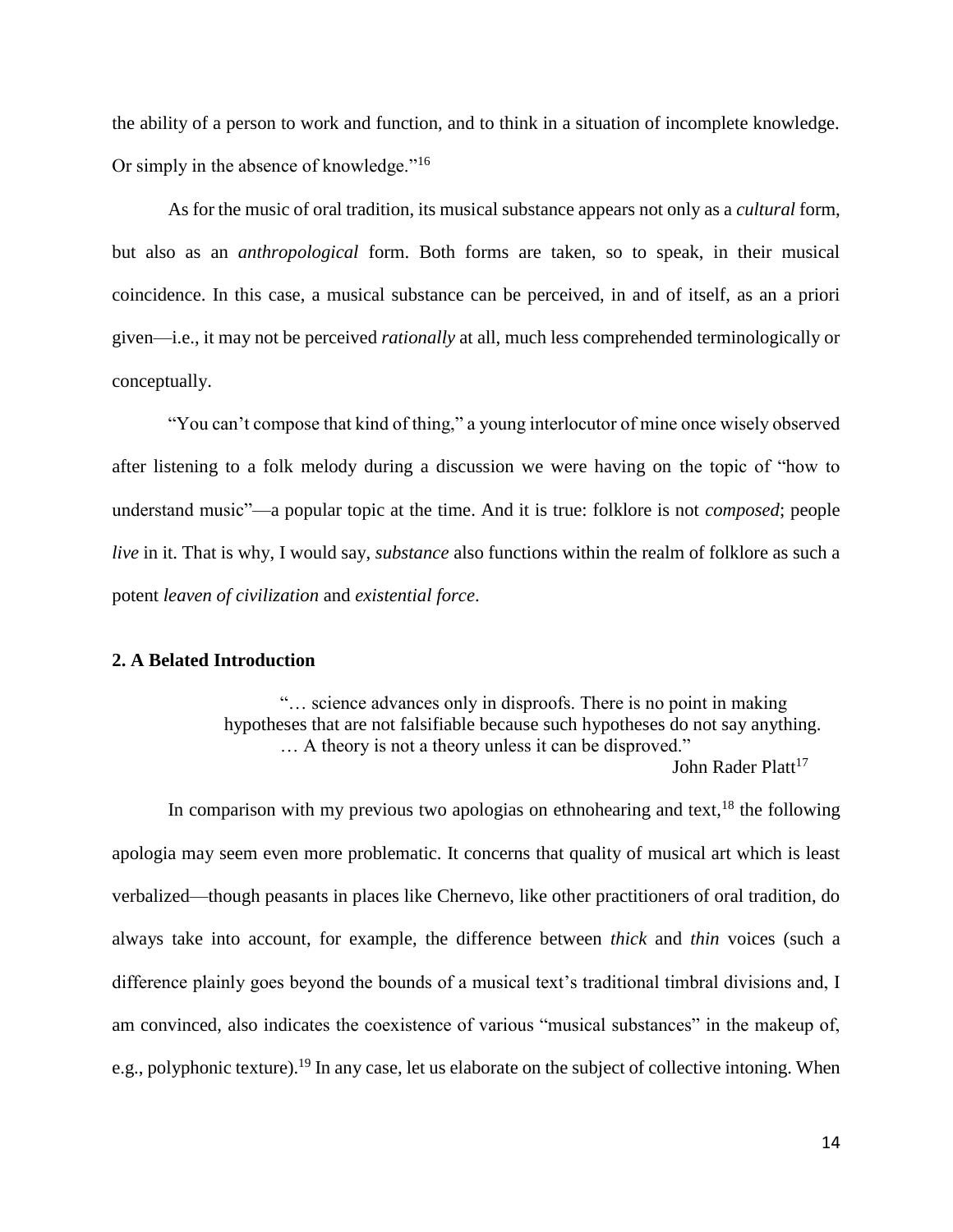it utilizes various substances, what is most tangible in collective intoning is the emergence of *contrastive polyphony*, while under the conditions of a single or uniform musical substance, what is most tangible is the emergence of *harmony*. It is also evident that the type of musical substance is just as closely connected to the quality of articulating as it is to the type of performance communication (for example, in the marking of a soloist's part, which makes use of a particular musical substance distinct from the substance of a choral drone, or in collective co-intoning within the bounds of a single substance, as in the texture of diaphony). All of these hypotheses call for detailed substantiation. However, such substantiation is beyond the scope of the present article, which is a preliminary invitation to discussion in, if you will, a contrastive-polyphonic style.

I consider it unavoidable here to make three short digressions, which, I hope, may give the reader a deeper sense of the meaning of the phenomenon of "musical substance." These digressions are connected to three names that have long been important and dear to me: Boris Asaf'ev (1884- 1949), Vladimir Vernadsky (1863-1945), and Marc Chagall (1887-1985). (The fact that I list them in alphabetical order [in Russian] is not coincidental: these names came to me in precisely that order in the process of working on this article—a process that has extended over seven and a half long years).

I must confess that during the course of this article's composition, I completely forgot, perhaps for the first time in my career as a musicologist, about Asaf'ev, who raised the question of what he called *sonic substance* back in the 1920s.<sup>20</sup> I recalled the article in which Asaf'ev raised this question only after my own idea had already crystallized and the greater part of my article was ready in draft form. My forgetfulness can likely be explained by the fact that what Asaf'ev meant by this term was essentially different from my own notion, which developed independently along its own course. Nevertheless, not only in that article, which is little known and has never been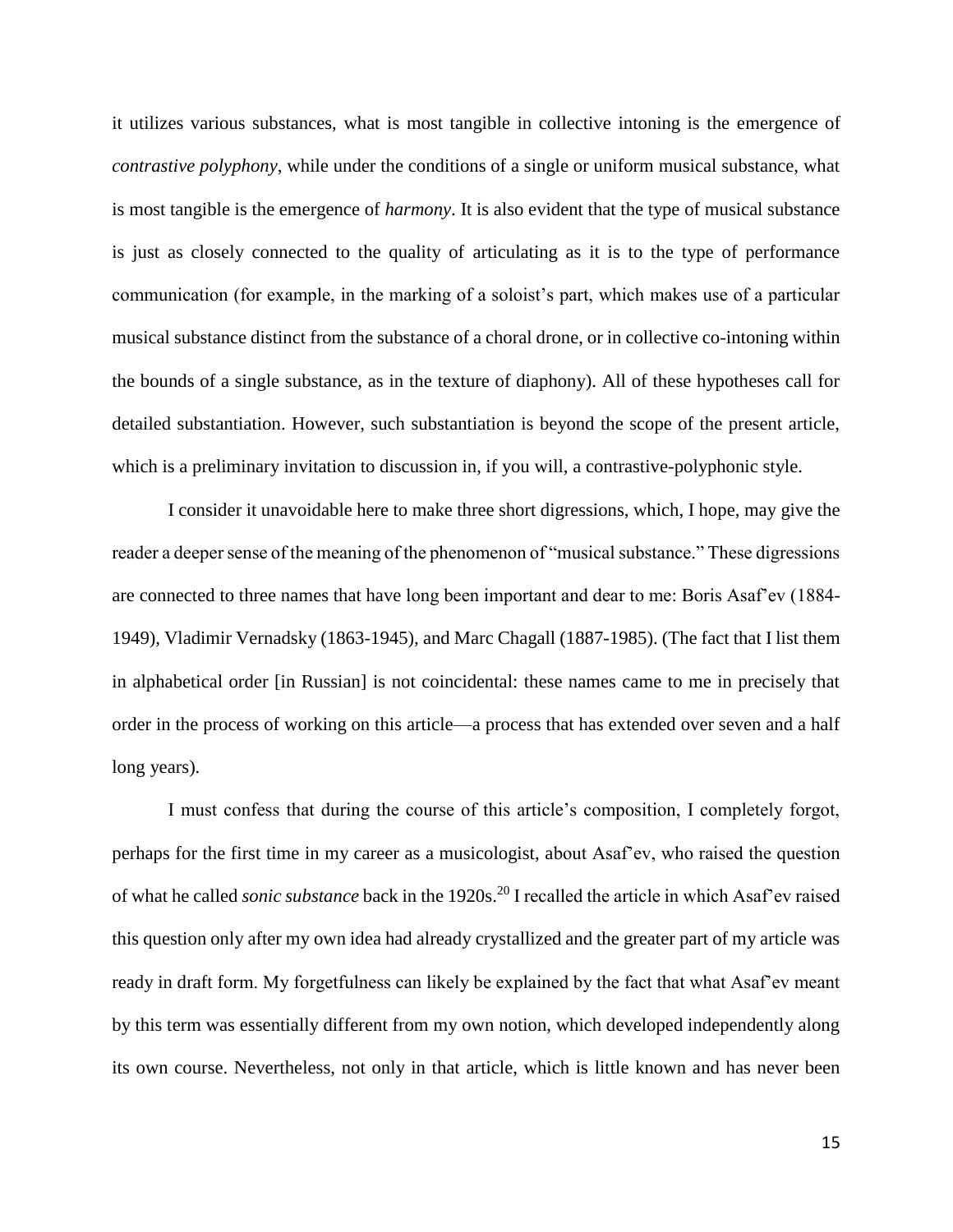reprinted, but also in the first book of his famous monograph *Musical Form as a Process*  [*Muzykal'naia forma kak protsess*], Asaf'ev carefully put forth this proposition: "...the manifestation of music takes place through a process involving the forming of sonic material (it seems to me that we can also take as given a notion of sonic substance)."<sup>21</sup> In those years, Asaf'ev was writing about the continuous flow of substance, refining his understanding of the working term ("sonic substance" as a "complex of sound interrelationships").<sup>22</sup> In his *Symphonic Etudes*, he even equated, in passing, "substance," "body," and "musical fabric."<sup>23</sup> However, in all of these formulations, Asaf'ev remained at an understanding of substance as something reflected by means of musical *notation*. My own understanding of the "materiality" of *musical* substance (and not merely of *sonic* substance) differs radically from Asaf'ev's proposition. Nevertheless, after carefully rereading this little-known article by a master, I understood not only why I had forgotten about it, but also why it was essential to remind my current reader of it. Asaf'ev persistently strove for an *aural* understanding of music versus a *visual* one, and without his efforts, all of us Russian musicologists would be different. In this sense, Asaf'ev's experience is of great importance today for our understanding of the paths we have been attempting to explore with our hearing and—to the extent that we can—subject to analysis.

While reflecting on this article about the phenomenon of musical substance and the corresponding term, I also made reference to the work of Vladimir Ivanovich Vernadsky. Reading over his works on what he called *living substance*, <sup>24</sup> I saw that they had no direct relation to my own conception of substance—they were too biogeochemical and too broad in scope. Nonetheless, it is Vernadsky, recalling the famous principle of the eminent Florentine doctor, naturalist, poet, and musician Francesco Redi (1628-1698)—that is, *omne vivum ex vivo* ("all life comes from life")—who makes it possible for us to link musical substance with the essence of living matter,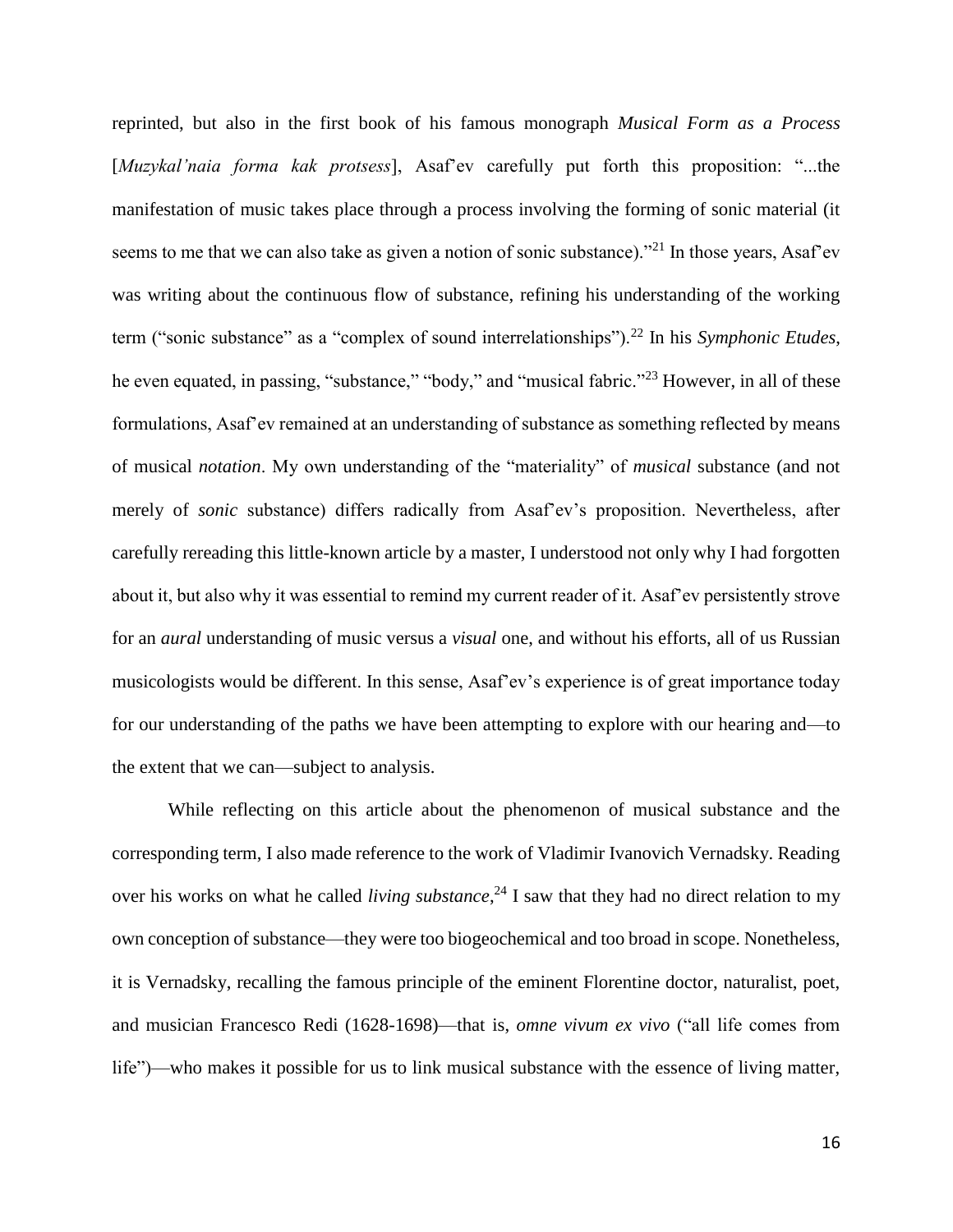which he distinguished from inert matter. The substance of music, which exists in the dynamic of music-making as an active process, shares attributes with living matter.

In this way, although neither Asaf'ev nor Vernadsky wrote about the specific "musical substance" that I had and have in mind, their forays into neighboring intellectual space have been of great help to me. In the final analysis, they may also stimulate my readers' thinking in equal measure, and perhaps lead them to similar or alternative but no less productive conclusions.

Both thinkers, Asaf'ev and Vernadsky, fighting for the development of concrete academic disciplines in their respective fields, were at the same time philosophers. This means that their conceptions of "substance" work on two levels at once: the philosophical and, ideally, the concrete-analytical—or, at least, their conceptions could theoretically work on those two levels. Alas, in my own field, the music of oral tradition, these conceptions have simply not been put to work. At any rate, in order to explain the essence of my approach to others, I still lacked something, something essential that comes from the depths of an artist's creative process, rather than something that descends onto musical praxis from philosophical heights that encompass all that is living (Vernadsky) and musical as opposed to, for example, all that is architectural (Asaf'ev) and inert (Vernadsky).

I knew that in the final analysis I myself would come to an understanding of the *overallmusical* significance of my concept, but I had to *begin*, as always, from folklore, where all overallmusical properties are sharpened to the maximum and are presented, so to speak, in their bare essence. That "musico-folkloric substance" acted on me with an artistic aggression I had never before encountered (in my aesthetic experience), and this aggression cried out, in the end, for conceptualization. Then, for a long time, I paused my work on this article, having made a sharp turn to completely different artistic material that was neither musical nor folkloric, though it turned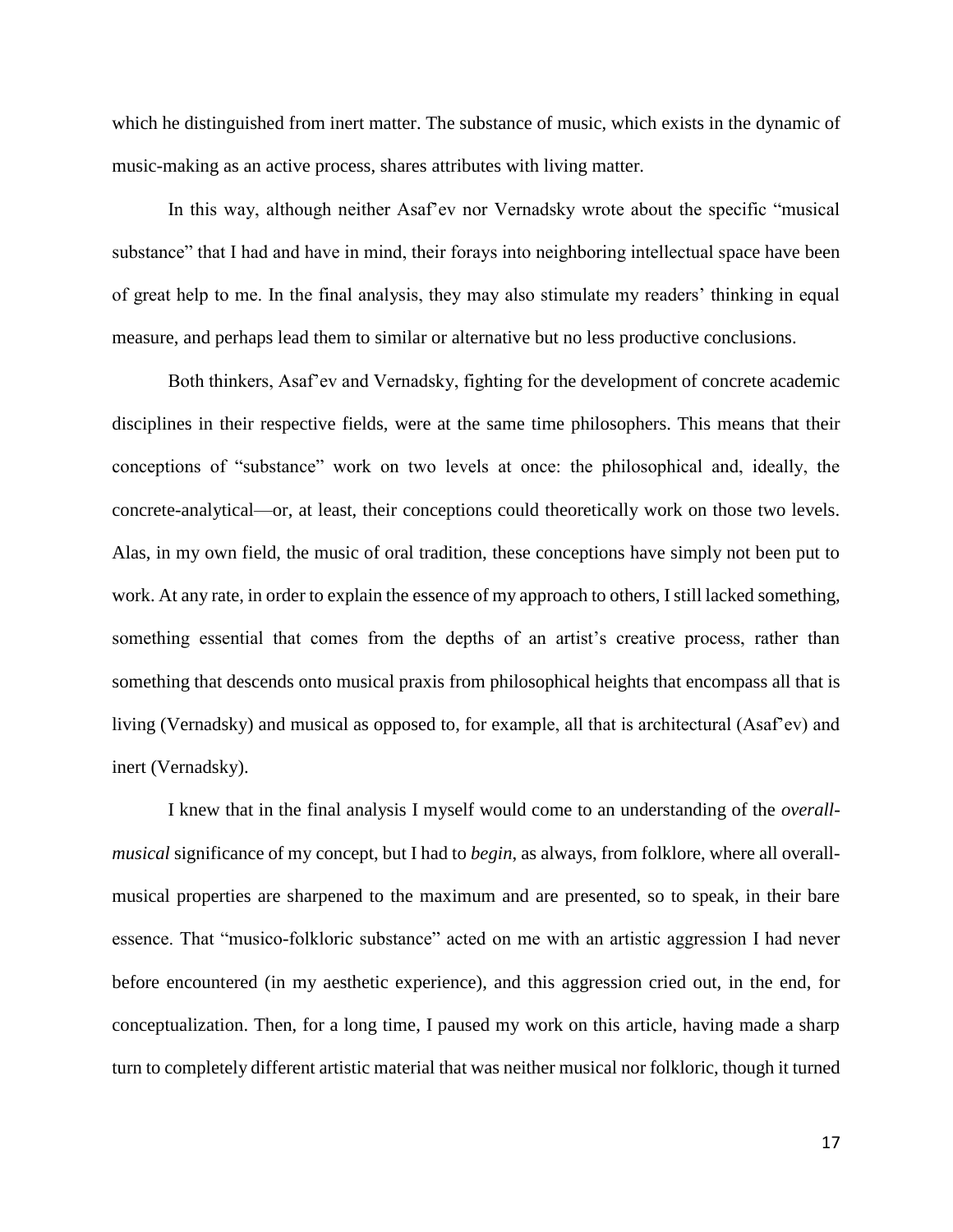out to be deeply connected with both music and folklore. This material was the painting of Marc Chagall, whose work had excited my imagination for a long time, constantly beckoning me and presenting riddles to my analytical mind. I surrendered myself to Chagall's world without reservation.

The results were not long in coming. In the process of reflecting on the magic of Chagall's colors and forms, but also as a consequence of acquainting myself with a mass of critical literature in art history, I came to a link in the chain of my argument that was inevitable but had been missing up until now. I myself perceived this almost as a revelation. It was a voice *from within*, from within the creative process and the experience of it.

This moment so took hold of me that I considered it fitting to date my notes from those days.

*21 February 2004*. Musical substance lives, so to speak, together with energy, which gives rise to it: substance is revealed in the process of energetic communication. Clearly, this is what Chagall insistently called *love* ("the color of Love").<sup>25</sup> And then it became clear to me that in the music of all epochs and styles—perhaps most clearly in oral tradition—musical substance distinguishes itself by that which, at all stages of its existence (creation, execution, reception), comes along with the energy that gives rise to it and—with musical substance and in musical substance—forms a composition as an artistic thought; i.e., what Asaf'ev, for his part, called intonation. Edmond Gegamovich Avetian<sup>26</sup> wrote beautifully about the luminescence of substance, but I would add to and refine his thought in the following way: we should speak about the *energetic luminescence* of the musical (or any other artistic) substance of an art form. Substance is innately associated with the energy of formal creativity as a process of energetic communication.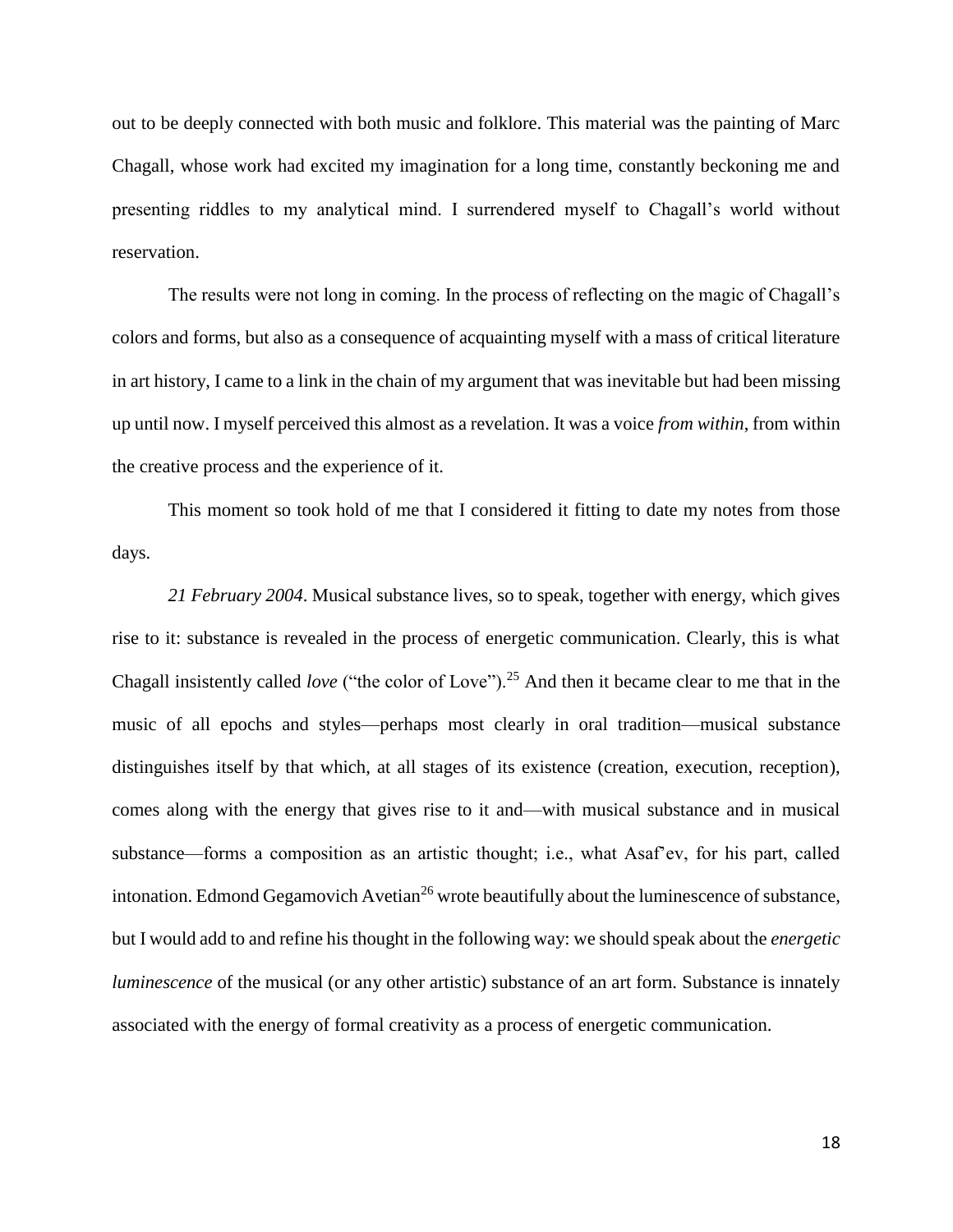*7 March 2004.* I found a brilliant confirmation of my intuition in a book of memoirs about Chagall—a book referenced extremely rarely not only in Russian-language scholarship on Chagall but also in English-language scholarship on him, despite the fact that it was published in English.<sup>27</sup> The author of this book is Virginia Haggard-Leirens—"Virginechka," as Chagall himself called her over the course of the seven years (1945-1952) she spent as his faithful life companion. Almost directly after the death of Chagall, Virginia published this highly interesting book of memoirs, which was based on her personal notes from those seven years. As it seems to me today, she, being an artist herself, probably understood Chagall's technique more deeply than all scholars of Chagall. Regardless, it has sometimes seemed to me that she is literally speaking in my own words though, as is well known, we often (perhaps also mistakenly) value these "coincidences" as the deepest insights another has to offer. I will cite an illustrative paragraph from her book, which made the strongest of impressions on me:

"He had an intrinsic understanding for the life of matter, for its vibrations and transformations. He respected its autonomous behavior and never abused it. Like a Taoist craftsman, he sought the mystery that lived in his material, and worked in harmony with it. The result is that his works can stand a comparison with nature. His famous test consisted of setting a picture in the grass or against a tree, to see if it held its own. It illustrated his idea that a good painting is made of authentic, living substances and explained his pet theory of the indispensable 'chemical' quality of a painting. What he meant was that there is a mysterious element, without which a painting cannot rise above the realm of pure matter into the realm of pure creation, without which it cannot become *a new living thing*. That element is like a piece of living tissue."

In the art of the master painter, Vernadsky's "living substance" is turned into a living tissue, acquiring its own being, full of authentic vibrations and transformations. The matter of art becomes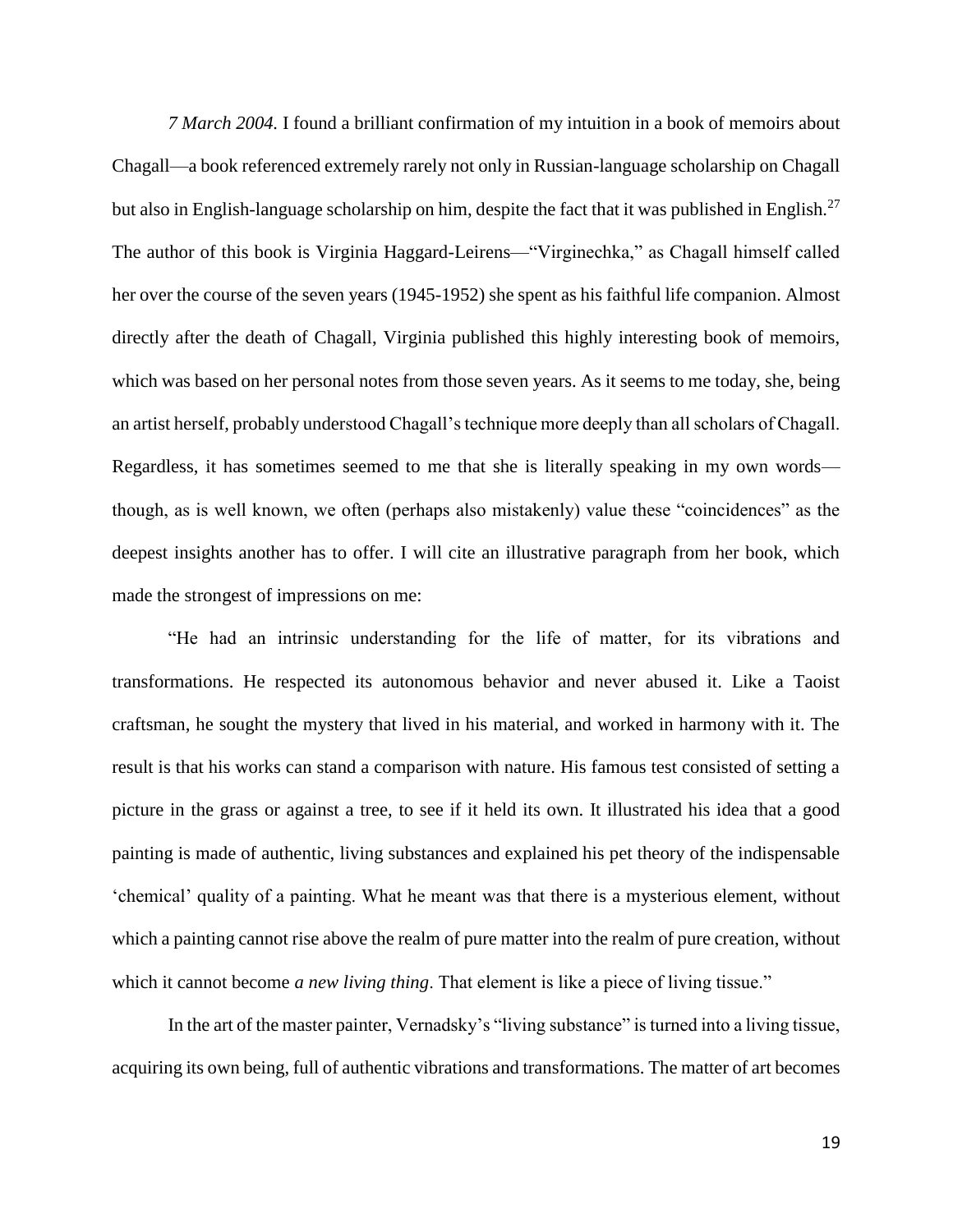the life-bearing substance of art; it becomes a *second nature*, not mirroring the first, but coexisting with it. And if this holds as far as painting is concerned, then how much more evident must it be in music, where sounds turn into tones and sound combinations turn into intonations, where *voicedness* [*golosovost'*] reigns—a quality introduced into nature solely by humans.

The "chemistry" of art turns its substances into a living tissue of formal creativity, rivaling nature itself. However, in contrast to nature, the living substance of art is charged with the energy of love.

The scope of the problem has expanded.

## **3. An Invitation to Discussion**

"Human creativity is directed toward the creation of material that does not, on its own, come into being by natural means…"

Merab Mamardashvili<sup>28</sup>

 Translating this philosophical position into the language of ethno/musicology (i.e., "musicology" and "ethnomusicology" in equal measure), I suggest making a distinction in music (and, more broadly, in art in general) between matter and substance. Speaking schematically, *matter* is something formless, inert, dead, while *substance* is something pregnant with forms of a predetermined type (duration, texture, articulation, dynamics, etc.) and is therefore alive. This formal potential is an essential quality of the substance preferred by a given tradition of musicmaking and is assigned to it, as it were, for that reason. In this lies its distinction from matter, out of which, in principle, any form could be created in any style and in any tradition. According to the definition of the sculptor and theoretician Vladimir Domogatsky (1876-1939), matter is "any kind of mass that, on a technical-artistic level, surrenders itself to formation..."<sup>29</sup> Between mass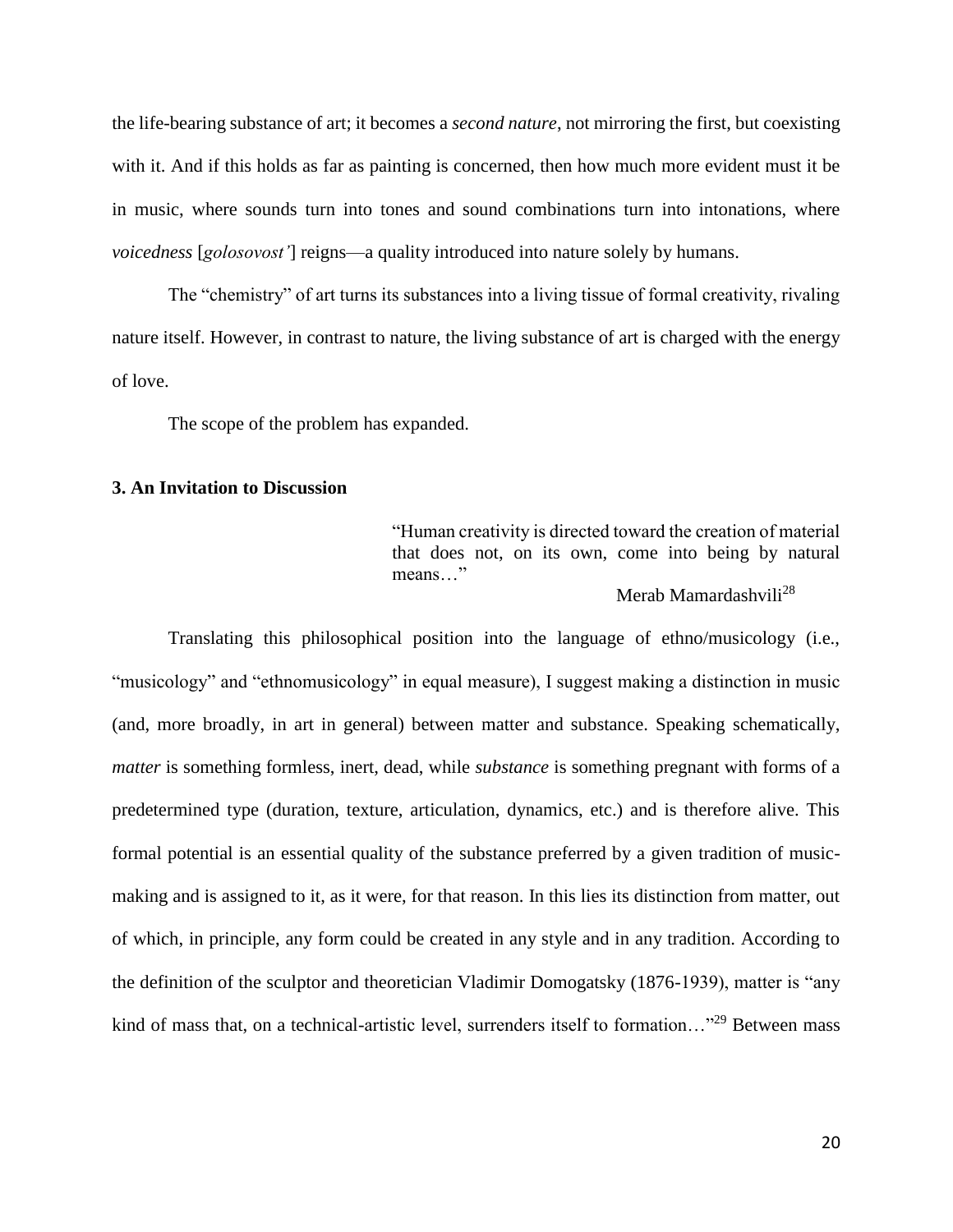that "surrenders on a technical-artistic level" and "pregnant" substance, there is an immense distance.

 The following formulation is possible: each kind of art has its own matter, but within the bounds of each kind of matter, there exists a multitude of substances. There is a similar relationship between substance and timbre: each kind of substance realizes itself in myriad timbres. In this sense, an entire symphonic orchestra is one substance made up of a multitude of individual instrumental timbres, and this substance can be juxtaposed to the contrasting substance of other kinds of orchestras—for example, the traditional Indonesian *gamelan* orchestra.

It is necessary, however, to admit that in all of this (and beyond), there is still so much that remains unclear and under-researched that it would be rash to expect immediate support for the hypotheses I put forth here. "Whenever people agree with me," quipped Oscar Wilde, "I always feel I must be wrong…" In the best scenario, I hope for an open discussion about the phenomenon of musical substance. Such a discussion could shed light on whether, underlying my sensations and guesses, there may be a nearly *intonational theory of musical substance*, taking as its subject music as sonic material that gives substance to intonation, not only articulationally<sup>30</sup> but also by means of the entire mass of sound-energy, as self-realization and communication.

Among the theses and hypotheses that could be brought into such a discussion, I would now suggest the following, as an addition to or further development of what I have said above.

First and foremost, we are presented with an obvious paradox regarding musical substance. On the one hand, substance goes almost unnoticed: it is taken as a given, as something inherently inseparable from the musical expression of given culture. On the other hand, tradition certainly endows substance with a particular meaning and a specific semiotic nature: for instance, the characteristics of a given genre or local style, or its function in a polyphonic texture. I am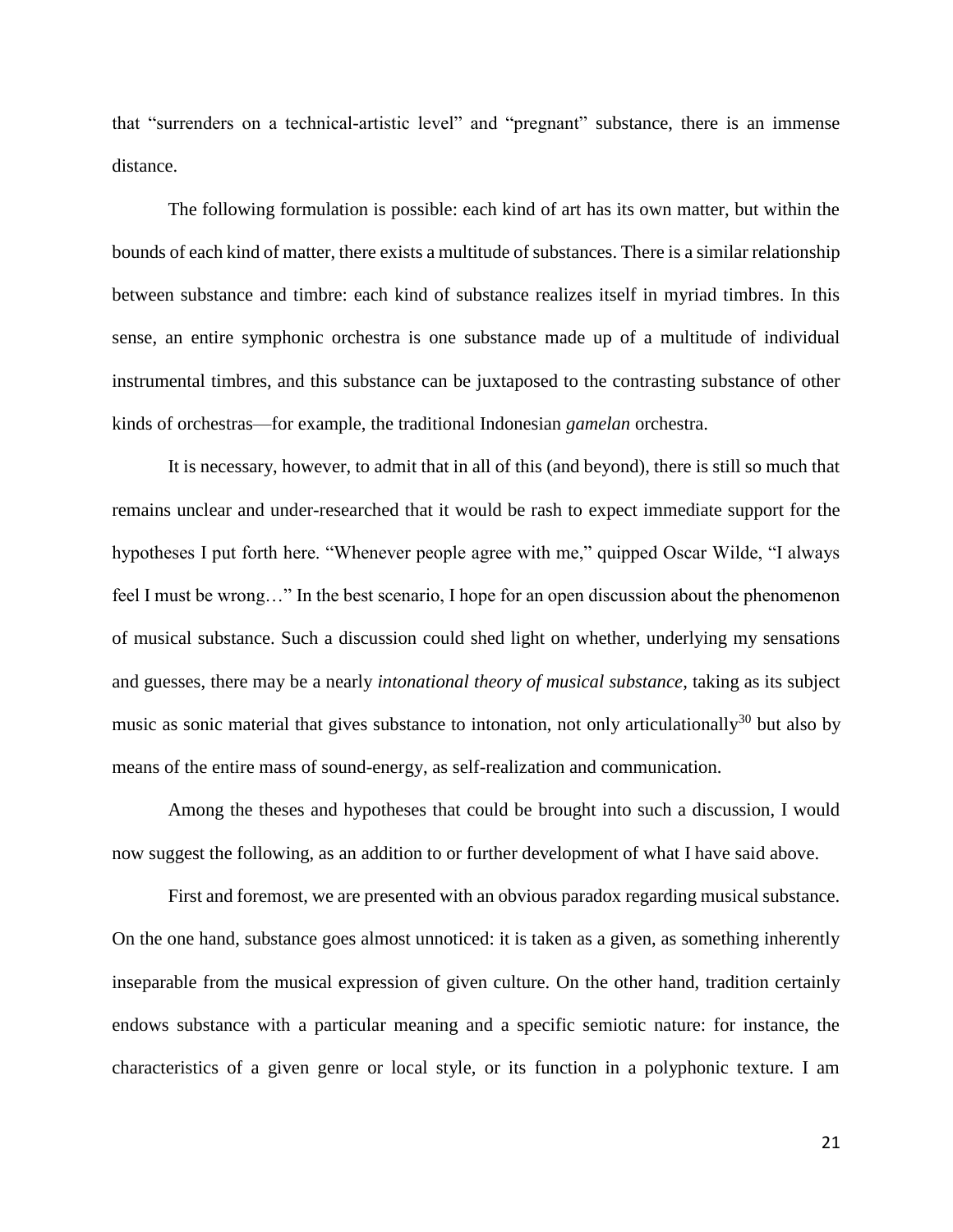convinced that the semantics and semiotics of musical substance in tradition should become a topic of specialist research—at the micro level of individual culture as well as at the macro level of broader comparative inquiry. The most fascinating aspect of such research is the analysis of folk terminology and existing conceptualizations of substance—for example, in the context of more general ideas about sound and its sacralization. In such instances, the researcher would be justified in asking ethnophores about the interpretation of substance in their traditional milieux. Such an interpretation, it seems to me, may also be educed if we analyze comparative musical material and reflect on all the nuances of folk terminology. It is extremely labor-intensive work, demanding extraordinary creative energy.

Another hypothesis concerns the nature of musical intonation. Let us assume that intonation, which is *perceivable* by hearing, is not only a melodic, harmonic, or other kind of *sound locution* that recalls the "musical word," etc., but is also the *living substance* of music. In this sense, intonation gives the lie to any results of intellectual activity (including musico-intellectual) based on the study of final musical products: as Merab Mamardashvili wrote, "the production of thought is a living creature that has a body… and it does not coincide with the observable finished text..." $31$ 

If a musician *thinks intonationally*, then it follows that the musician is utilizing his or her *musical substance*. Substance and intonation are inseparable within a given style and a given tradition.

In my "Apology of the Text,"<sup>32</sup> I have already written about the *fusion* of text and substance: substance inheres in text to the same degree that the type of authentic articulating does. For that reason, one's native musical language constitutes not only language as such, but also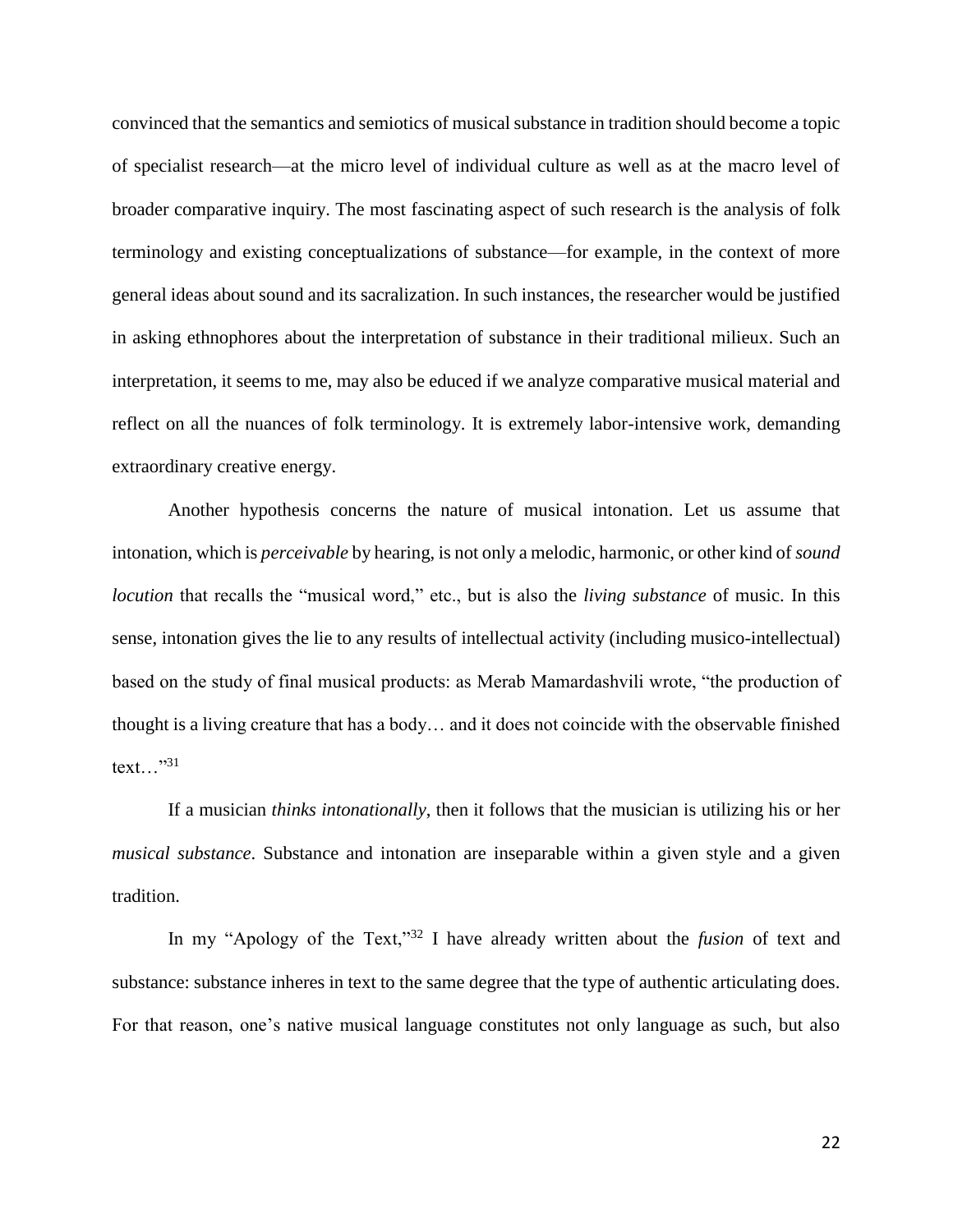linguistic behavior as *life in language* and, it goes without saying, as that musical language's specific musical substance.

Substance is not something *extrinsic* to music-making—it is a *required condition* for performance behavior.<sup>33</sup>

Just as genre is greater than function, so is substance greater than articulation, timbre, and acoustics. Musical substance possesses a certain kind of syncretic power, which is also realized in performance. That is, it is not imposed on music-making from without; the musician constantly dwells within it. (Speaking of which, this constant dwelling is also what hinders us from recognizing the omnipresence of musical substance.)

Musical substance does not exist independently of the musician in the way that clay exists independently of the potter or marble of the sculptor. When we adopt a concrete musical substance, we also take on its corresponding way of life (modus vivendi), which encompasses almost everything: a corresponding system of gesticulation, a manner of walking, a worldview, even a way of smiling. The musician *constantly dwells* in substance, *exists* in it as a musician making music. This distinct musical substance is always something predetermined for the musician—not in the way that clay has forever existed for the potter, but in the sense that it is the musician's own unique modus vivendi. A potter may work with clay; a musician, however, does not *work* with musical substance—he or she *dwells* in that<sup>34</sup>—but with rhythm, pitch, timbre, tempo, agogics, intervals, texture, etc. Nevertheless, this substance has a fundamental meaning in any musical composition, in any act of music-making. Moreover, we can hypothesize that the genesis of music is connected to the phenomenon of musical substance, which in turn leads us to recall the remarkable idea suggested by Jean-Jacques Rousseau, given as the epigraph to this article.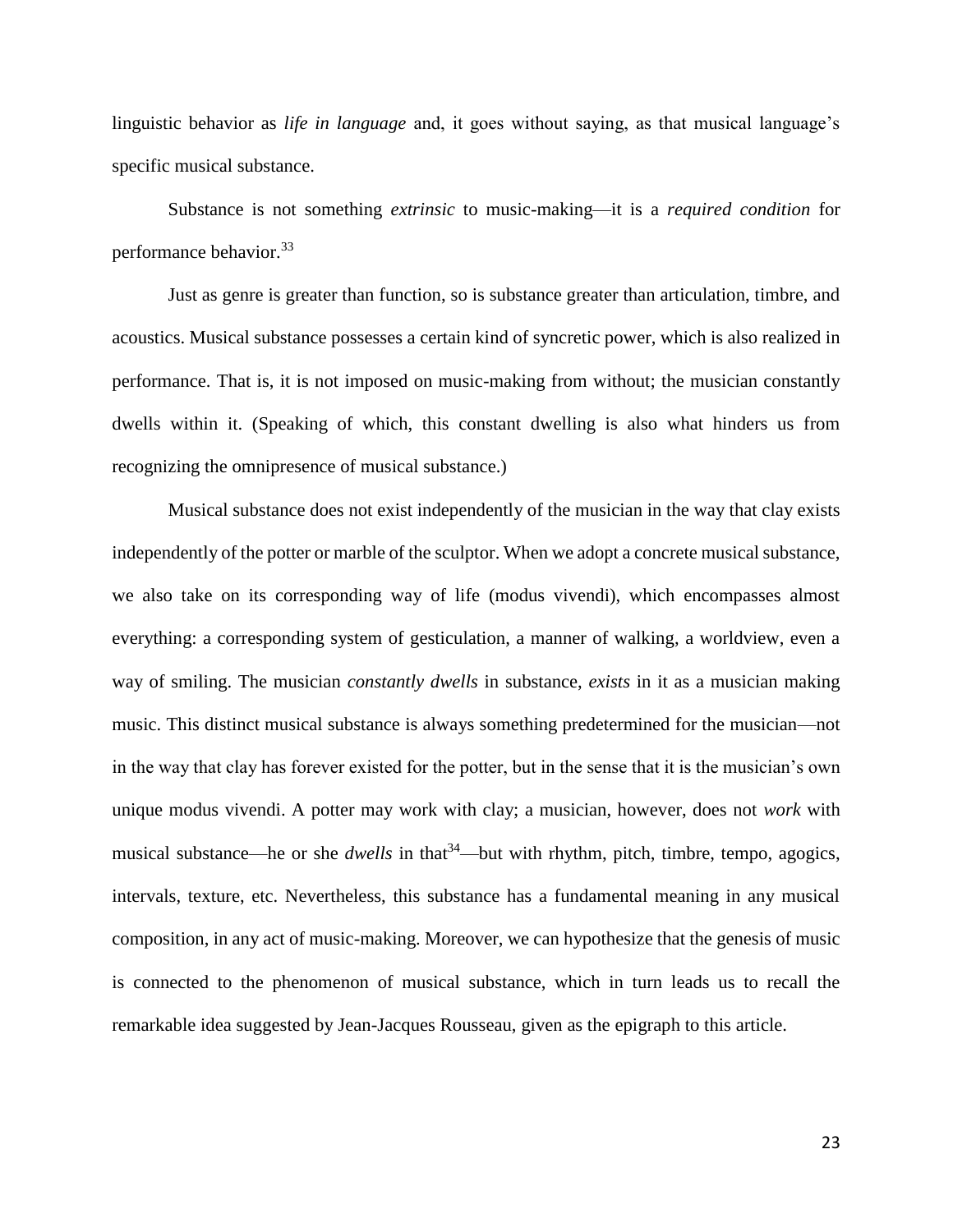Regardless, if the genesis of music, according to one of these many hypotheses, is truly connected to the genesis of musical (as opposed to verbal) intonation, then it "coincides" with the emergence of a new substance of musical articulating proper. This substance has always and repeatedly been tested as a *substance of intonation*, that is, as a substance of specifically musical exertion. "To hold a tone" also signifies "to hold" (to be located in, to dwell in, "to create") a substance of articulated intonation. We can speak of a substance of musical articulating and of a substance of intonation/intoning.

But there is also less speculative evidence, it seems to me, from folklorists in the field, who speak literally of the "creation" of substance as the true beginning of specifically musical behavior. I remember well a lecture by Aleksandr Osipov, a Cheboksarian graduate student under Viktor Lapin in the folklore division of the Russian Institute of Art History, which he gave in December 1984. Osipov told us that according to Chuvash tradition, *one must begin by "producing sound,"*  and only after that can one sing (as in a funeral lament). It is for that reason that among the Chuvash, in their vocal-instrumental genres of music-making, it is a fiddler or player of the bagpipe (the so-called *puzyr'*) who initiates, and only then does the chorus join in. In other words, as long as the substance of intoning that corresponds to the musical behavior (and genre) has not yet been created, the chorus will not sing. *To start with, substance is produced,* and only then does the music-making itself begin, in the context and mode of that substance.

I am almost tempted to modify the famous phrase and say: "In the beginning was Substance…"

The problem (and task) consists in distinguishing the specific character of these musical substances; their *nature*; and, of course, their purpose.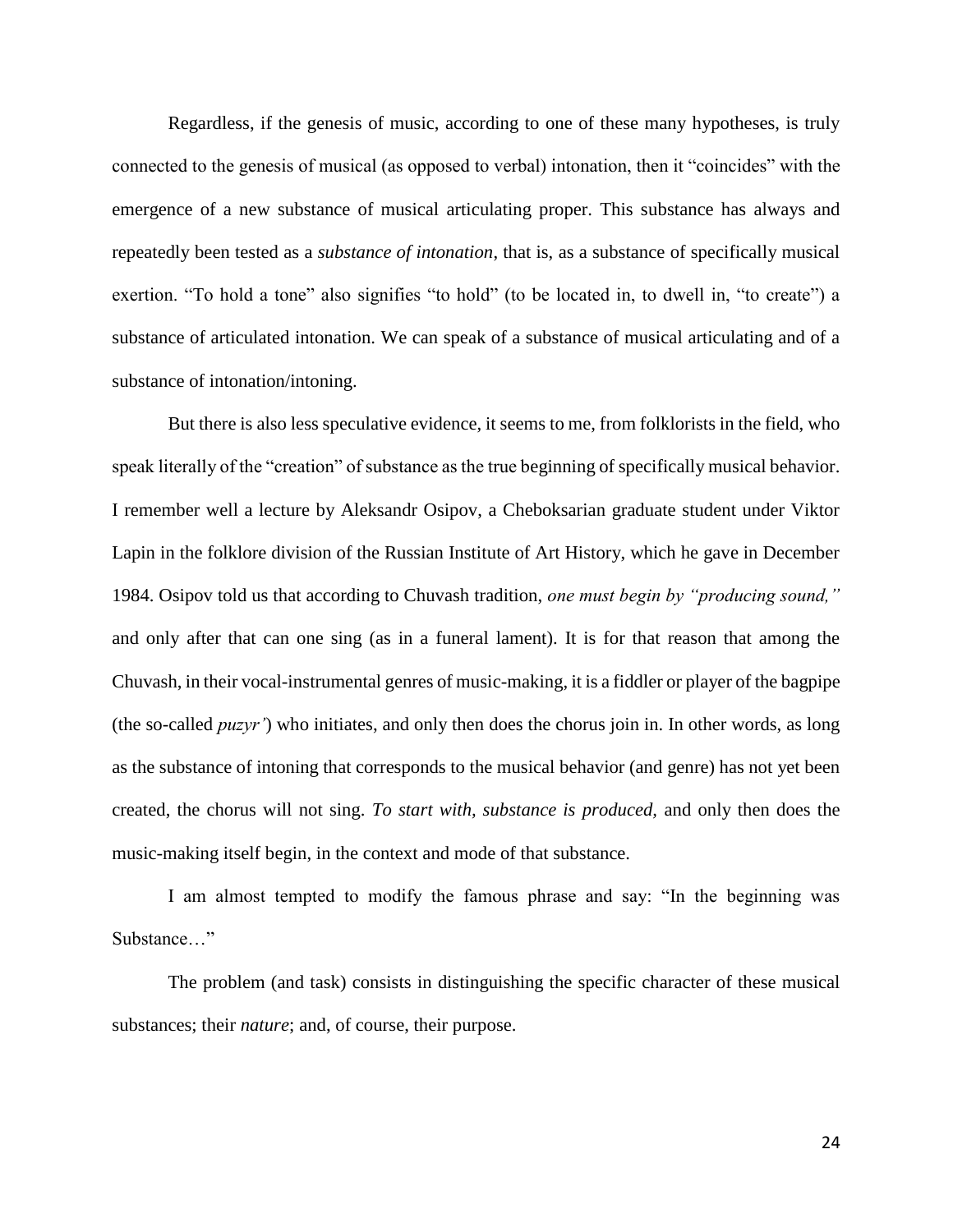If genre, as per Mikhail Bakhtin, is the memory of culture, then substance is the base component of this memory's "mechanism." If substance itself is, so to speak, unseen, then the fact of its being is objectivized. This is accomplished not by the simple force of tradition alone, but also, more concretely, by the generic sphere of artistic work. Substance is fundamentally involved in the creation of the generic system of a tradition, and together with this tradition, it engenders its own kind of differentiation.

In my discussion of the following thesis, my aim is to get closer to uncovering the "mechanism" of the action of substance in tradition. I proceed from the fact that the living substance of culture is historically specific, just like ethnohearing. Hearing *rests on* the substance that stipulates a distinct type of musical form. Substance *bears* form. A change in substance leads to re-intoning as a law of tradition. The preservation of tradition is possible only on the condition that the tradition changes.

Zinaida Ewald (1894-1942), who remains underappreciated, showed this more deeply than anyone else.<sup>35</sup> If I have anything to add to what Ewald has shown, it pertains to the lengthy *coexistence* of multistage forms in tradition, the so-called initial and re-intoned forms. Their being is never uniform or parallel. Every "today" is the *coexistence* of "substances" within tradition. We may even speak of *the law of coexistence of musical substances in ethnic tradition*.

In this connection, I will express one more, extremely speculative thought. It seems to me that we can speak of the coexistence of something like different musical *civilizations* within almost every historically developed ethnic culture. I personally believe this is the case: such, for example, are the peasant and urban civilizations within the Russian or Hungarian musical cultures. These civilizations' differences within the common national framework (so to speak) are so fundamental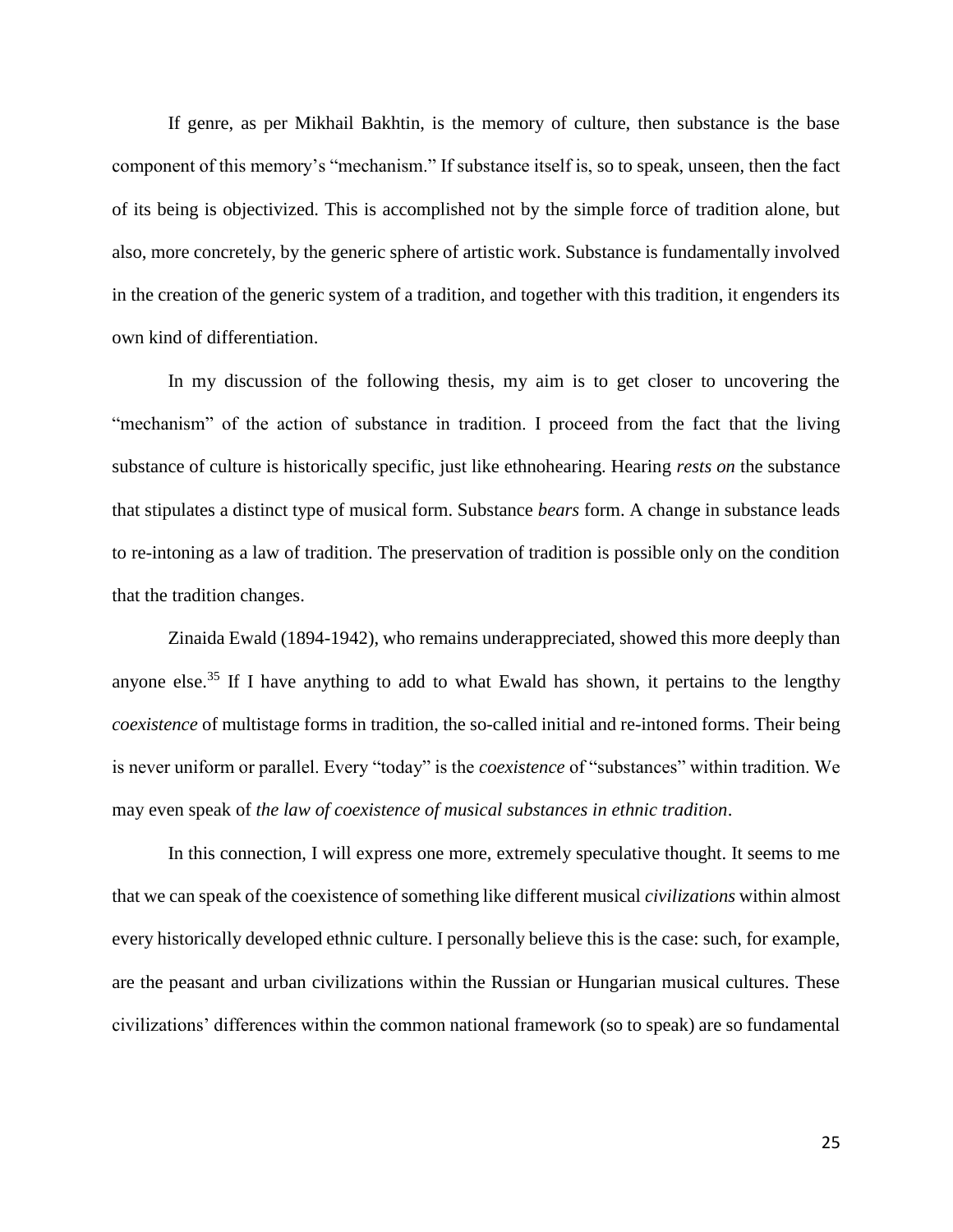that aesthetic *dialogue* between them is practically ruled out: they engage each other by means of radically different channels of communication, which I would be wary of calling dialogue.

If this is the way things stand, then the phenomenon of the coexistence of diverse *musical substances* within a single tradition emerges as an indisputable and fundamental attribute of that tradition. In this sense, "substance" can be defined as a *door* into a civilization. A *change* in substance can result in, if not a change in epoch, then a change in style, or, once again, a change in civilization within a given national culture.

I differentiate between two basic types of change in substance:

1. Within a given civilization. We may compare, for example, opera with recitative and opera with spoken dialogue in place of notated recitative—an illustrative example is the fate of Bizet's *Carmen* on the stage. Let us also recall the instructive example of Victor Zuckerkandl (not to be confused with Viktor Zuckerman, a Soviet Russian musicologist!), who drew a contrast between an operatic quartet and a conversation among four interlocutors.<sup>36</sup> His brilliant analysis of a Verdi quartet wonderfully conveys the shock of perception experienced by a person who goes from the world of conversation, with its speech-related substance, into the world of music, with its intonationally supramundane substance—from the chatting of four people to their singing in harmony with each other. (True, Zuckerkandl did not himself write here about the phenomenon of "musical substance.")

2. Between civilizations, but within a single national culture. We may compare, for example, the poetry of Lomonosov, Trediakovsky, and Pushkin, when it is sung in peasant folklore in the form of folk songs. Even more illustrative is a comparison between examples of the way popular city romances are sung in the Pinezhsky District in northern Russia, treated by Ewald in her commentaries on the songs of the Pinega River. Variants of the well-known Russian melody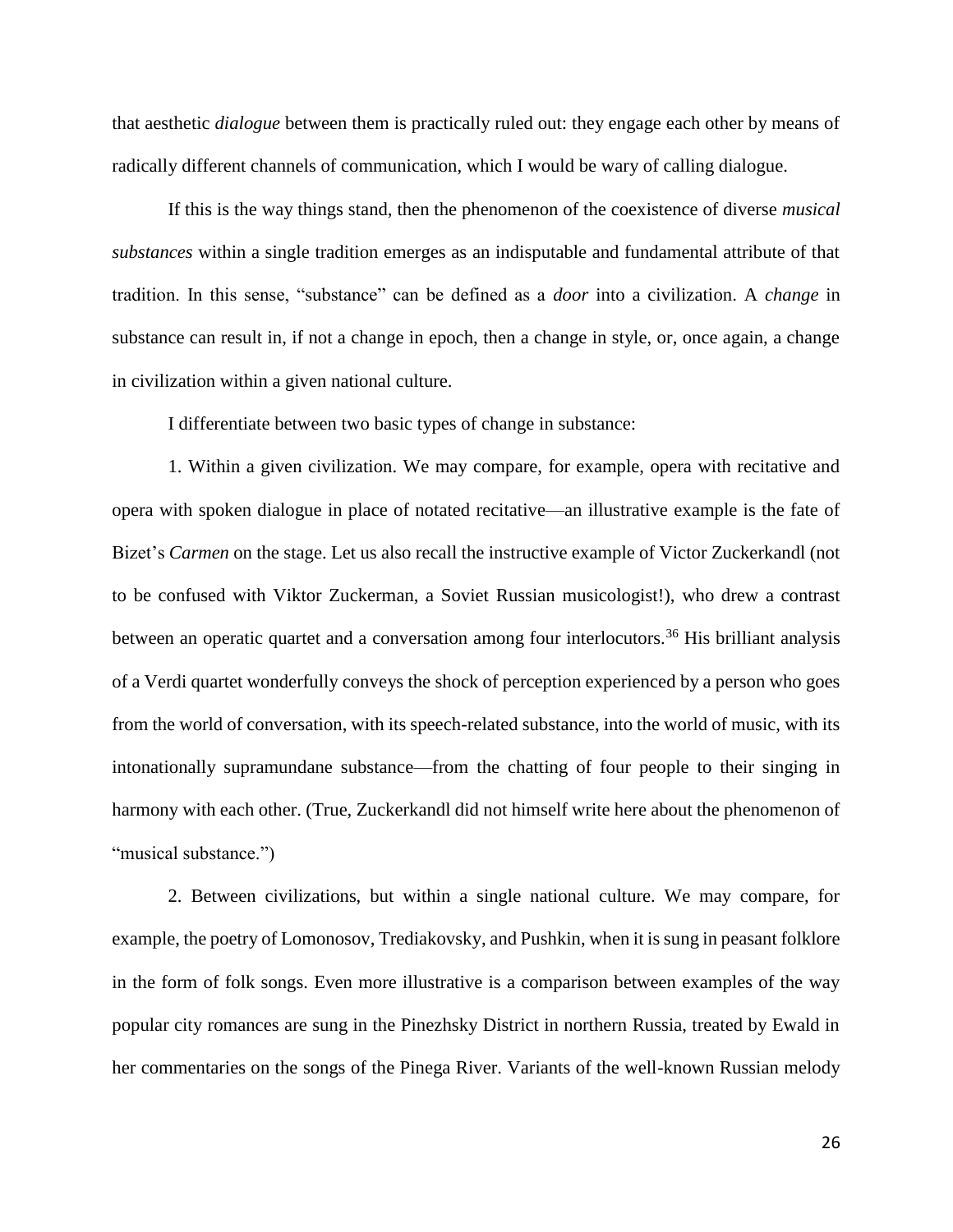"Vania was sitting on the couch" (*Sidel Vania na divane*), as recorded by Ewald and as reworked in Pyotr Ilyich Tchaikovsky's string quartet, are further examples.<sup>37</sup>

On the subject of Don Cossack song, Tatiana Rudichenko<sup>38</sup> uses the term "*throwing the voice over* [perekidyvat' golos]" to mean "employing the device of throwing the voice over into falsetto" and the term "*to play, with interception* [igrat' s perekhvatom]" to mean "to sing, throwing the voice over into falsetto." If these terms denote a change in the substance of a single song as a process of its cantatory "effectuation," then we can categorize this situation as a third type of change in substance. But this requires additional research, based on a broader selection of material.

Different musical substances not only alternate, but also, as a rule, coexist for a long period of time. I differentiate between three types of coexistence of musical substances:

1. Between various civilizations in a single national culture (e.g., peasant, urban, liturgical).

2. Within a single civilization (according, at base, to the genres of peasant folklore): we may compare the *substances* of laments, epics, ritual incantations, *chastushki*, lyric songs, etc.

3. Within a single polyphonic performance: we may compare the substance of the leader of the choir, which is often half-spoken, and the substance of the prolonged choral drone (cf. the flow of sound of Latvian drone songs, or of the Kakhetian drone in Georgia). Or let us remember the obviously different, contrasting substance of a chorus of girls versus the substance of a bridal lament.<sup>39</sup> In a similar vein, almost forty years ago, in my first publication about this surprising polyphony, I wrote about the collision of two musical substances (of the lament and of the song, of the soloist and of the group), which vividly demonstrates a specific moment in the drama of the wedding ritual.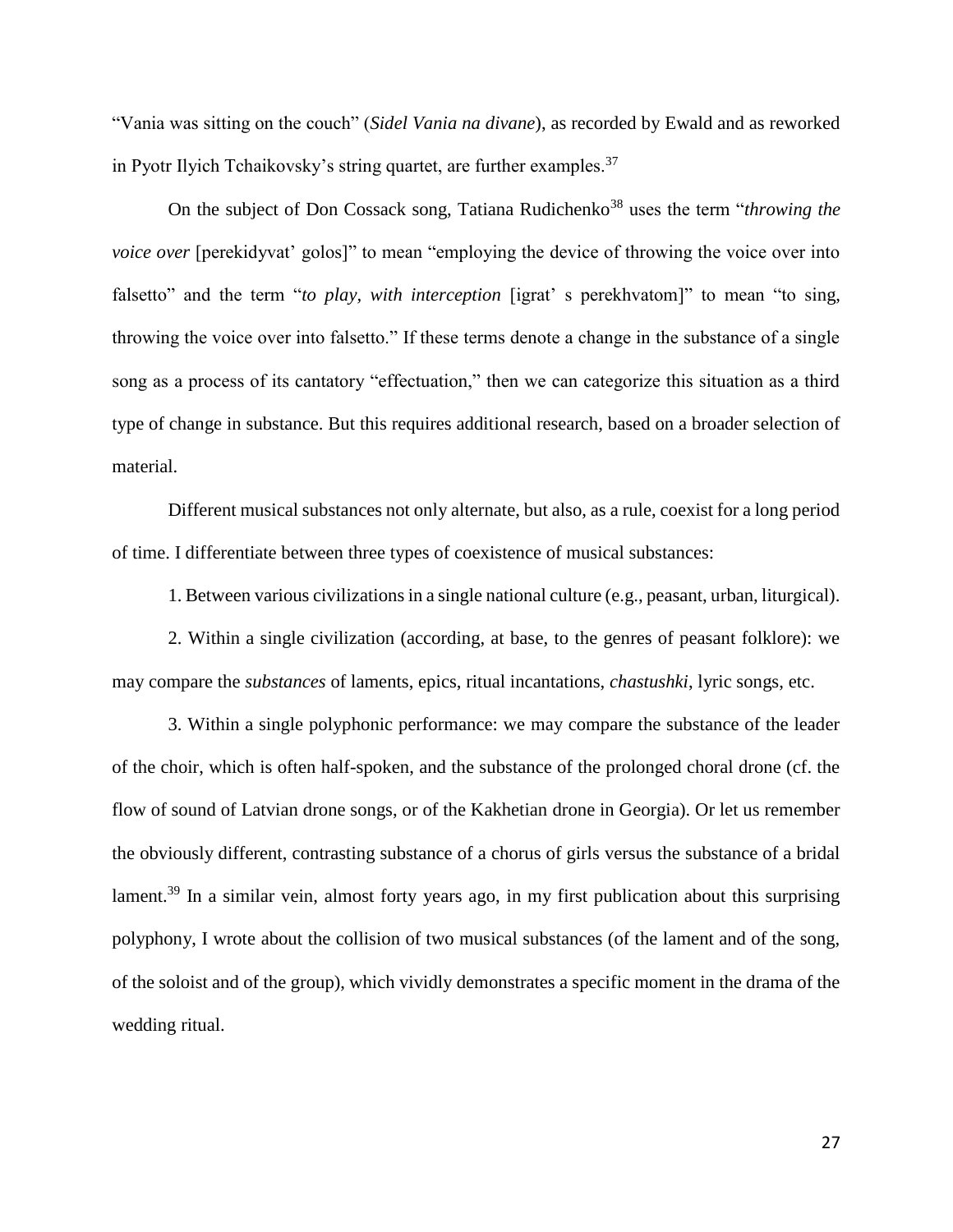There naturally arises a question about the mutual relationship between civilizations when they are understood in this unusual way.

Carlo Ginzburg,<sup>40</sup> drawing on Bakhtin, sums up the latter's observations in the term "circulation": between the cultures of the dominant and the "subjugated" classes in pre-industrial Europe, there were *circulatory* relationships that went in both directions, top-down and bottomup. Therefore, Ginzburg stresses, it is not appropriate to speak of the absolute autonomy of, for example, peasant culture (or, in my terminology, peasant civilization).

Ginzburg's point, of course, is fair, and we might allude not only to Mikhail Bakhtin but also, in no lesser measure, to Aleksandr Veselovsky (1838-1906), whom Carlo Ginzburg, like the overwhelming majority of Western specialists, unfortunately did not know. But here is the curious thing: this circulation—between artistic activity, and in particular between works of art of various classes of any one national tradition—does not, according to my observations, have to do with their musical substance. The borders of *civilizations*, as I call them, are porous in almost all cases for musical instruments, folk tunes, discrete songs and their subjects or motifs, etc.—for almost everything, except *substance*, since it is musical substance that is linked, above all, with ethnohearing and with the *ethnic ideal* of sound-making and music-making in general.

Only in the early modern and modern periods has peasant civilization taken on (and it continues to take on) the *dominant* musical substance of urban civilization, though it has by no means taken on its full richness. The city, in its turn, via individual enthusiasts, may attempt to reproduce a peasant musical substance, but this, too, is successful only in the rarest of cases. Substance remains a *wall* between civilizations that are otherwise broadly open to one another on other levels of mutual relation.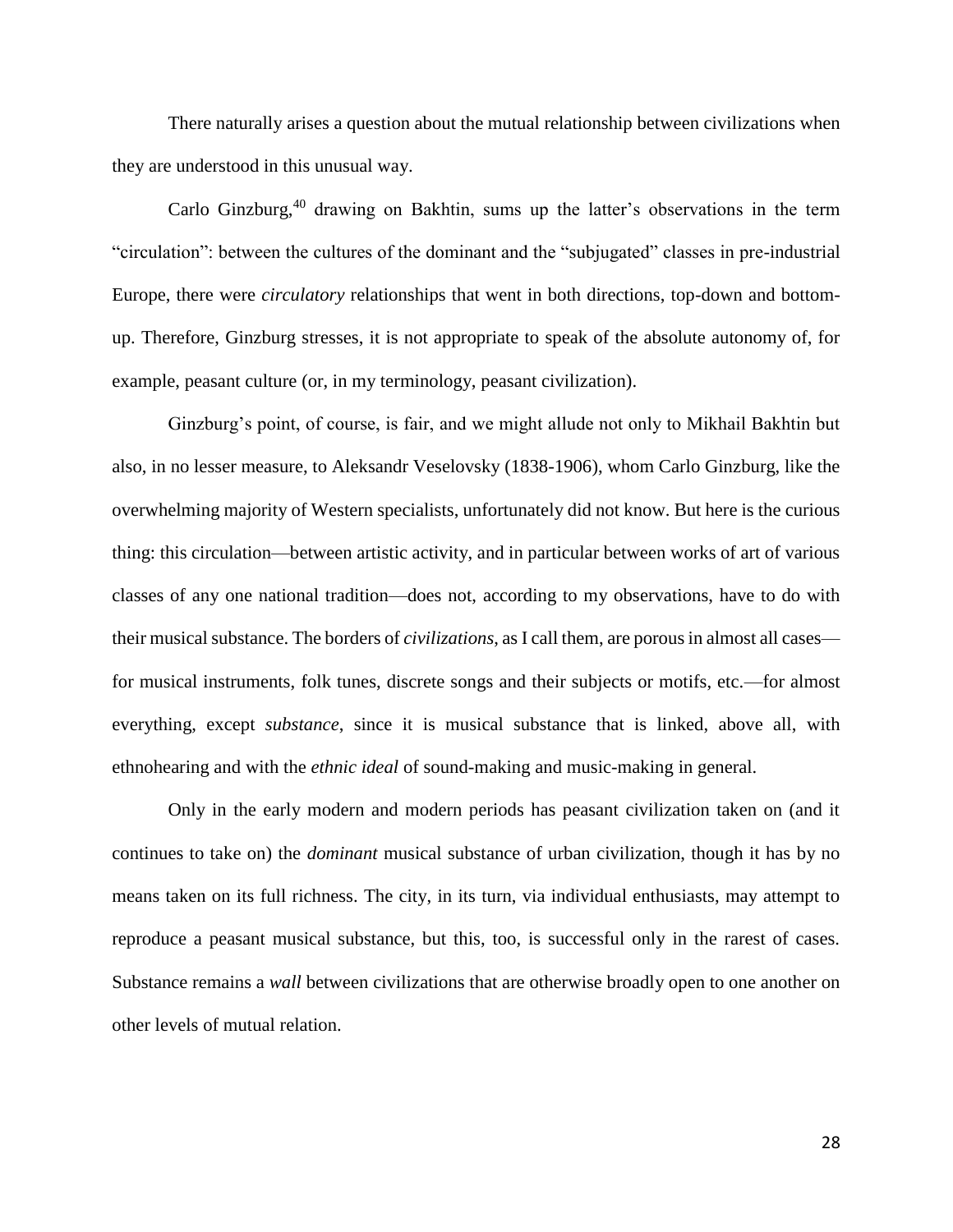In this vein, what is exceptionally interesting is the role of so-called *secondary ensembles*: imitating the style (etc.) of one civilization within the framework of another civilization, they are in fortunate cases successful in many respects, including in the most difficult task, which is the reproduction of an intonational structure that is free from tempering, and of an articulation that is by nature unusual for them. This articulation is one they take on for the express purpose of imitating others; in the best cases, they try, like good actors, to relive others' lives theatrically, as though anew. But, we may ask, are they successful in *existing in the musical substance* of the civilization they are imitating, since the substance of any civilization is conditioned by myriads of highly subtle relationships that, in the final analysis, also determine the essence of that civilization? This, I believe, has not presented itself to secondary ensembles as a modus vivendi—i.e., in an existential way. No matter how strong of an appearance life makes displayed on the stage of a theater, theatricality will not—and by definition should not—turn into life.

When I speak of the *dominant* musical substance of urban civilization, what I have in mind is the real wealth of "substances" used, for example, by composers of various epochs and styles. Boleslav Yavorsky  $(1877-1942)^{41}$  wrote about the change of styles, which I principally interpret at the level of change in musical substance. To my hearing, the substance of Haydn's sonatas, for example, differs sharply from the substance of Chopin's nocturnes, just as these both, in their turn, differ sharply from the substance of Bartók's *Allegro barbaro*. In other words, we can speak about the change and coexistence of substances even within the framework of piano music. This is all the more obvious under the conditions of oral tradition.

I will offer some observations I made on July 8, 2002, in the United States, on the premises of the embassy of the Republic of Kazakhstan in Washington, D.C. The embassy invited the Kazakh participants in the Smithsonian Folklife Festival *The Silk Road: Connecting Cultures,*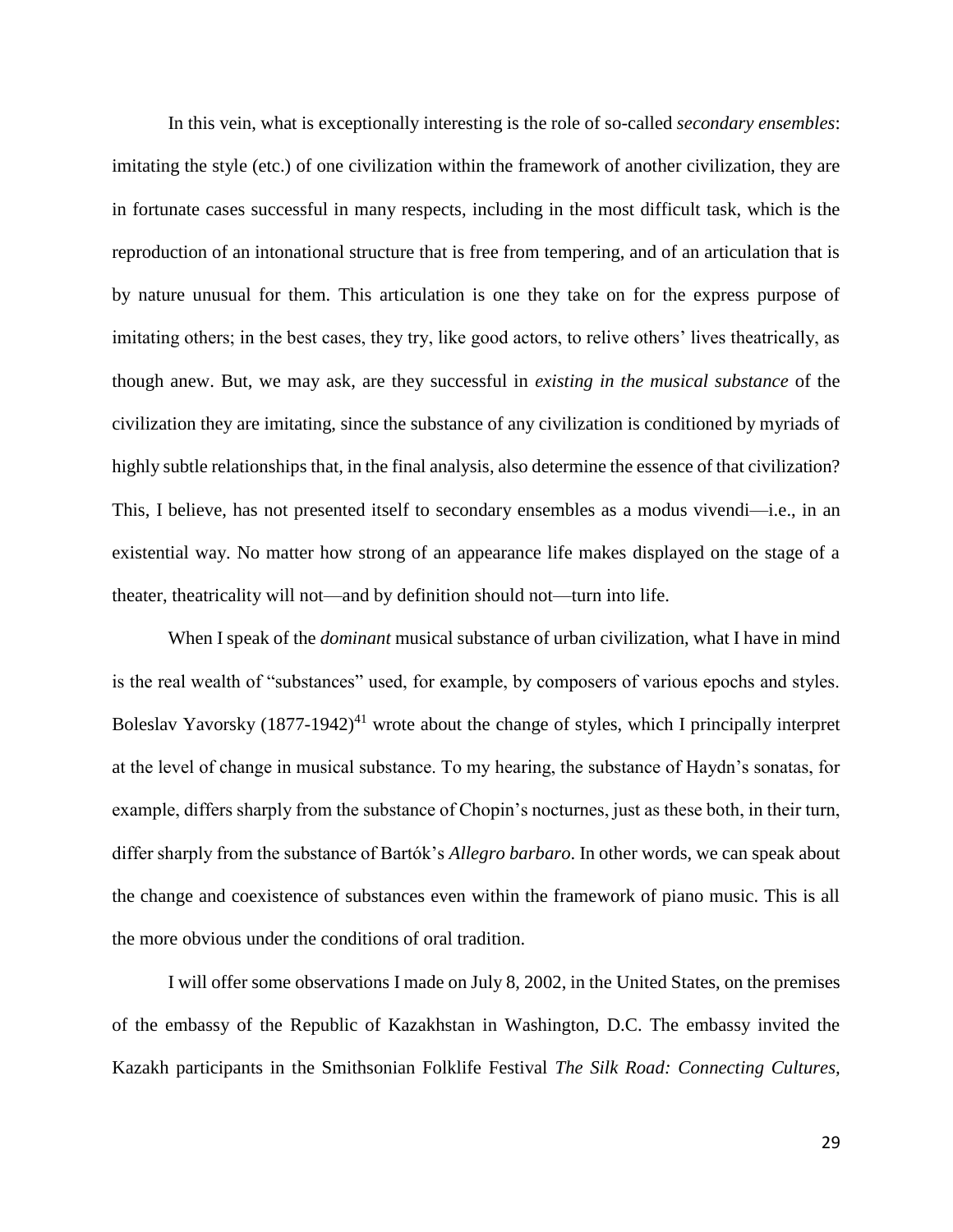*Creating Trust* to a reception, along with the Americans who had worked with them. The embassy workers were not able to organize a traditional banquet: all the guests stood around a table that had been set with a cake, fruit, and typical American finger foods. The atmosphere was far removed from that of the ritual hospitality and music-making in a yurt to which Kazakhs are accustomed. All the same, Almas Almatov, the star of the Kazakh delegation and a famous epic singer of the Kyzylorda tradition, decided to perform a blessing typical of his local repertoire in gratitude for the reception. In terms of genre and content, this blessing went beyond the traditional "goi-goi" greeting song appropriate to such an occasion; in Almas's performance, the blessing took on all the traits not of the lyric, but rather of the epic style, which in the Kyzylorda region is highly strained in manner and substance.<sup>42</sup>

Almatov sang wonderfully, but as he performed, I saw that I was not the only one who felt a familiar awkwardness hanging in the air. This singing, so natural in its traditional environment, was deprived here of the pure melodic freedom of steppe bel canto, and it sounded both unnatural and, to be frank, out of place. The strained manner of the voice leading, along with the *musical substance* (according to my conception) that Almas used, both turned out to be in flagrant opposition to the relaxed atmosphere of the American "party," as they call such official receptions here, which are moreover relatively short in comparison to traditional Kazakh hospitality. For the duration of his performance, it was as though Almas's musical substance enfettered those present; it did not let them breathe freely in an atmosphere that had already worked itself out into one of relaxed small talk. And at that point I thought to myself: what kind of singing would have sounded appropriate here? It would have to be something much lighter, like Neapolitan song, or something completely guileless and unstrained, for example set to a guitar…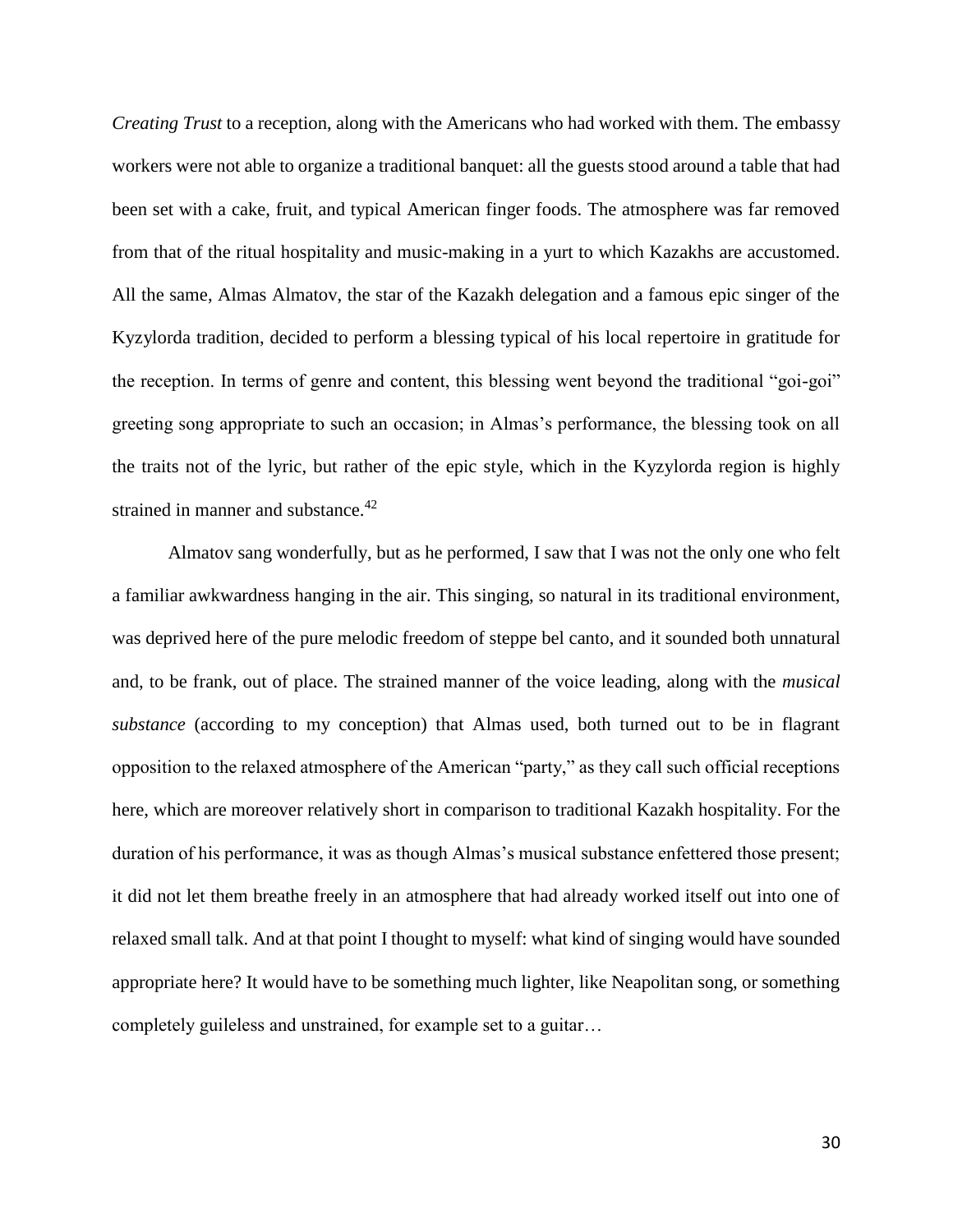But the epic style of Almas, marked by high pathos and a forceful form of musical recitation, was received in that context not so much as singing, even, than as speech become music and raised to the level of high-intensity intonational strain. I would go so far as to say that it was taken as speech *translated into the substance of intonational strain*, into speech that had been molten and stretched by this strained substance. And speech that has been translated into the nonspeech substance of intoning brings forth its own conditions of musical behavior: it is precisely according to the criteria of this substance that speech vibrates in such a strained manner. *Vibration of substance* becomes *separation* of syllable/word/line, concluding in a prolonged wordless melody, what is called *qaiyrma* in Kazakh. However, these decidedly melodic conclusions, though they are beyond the word, still do not become music per se, because—and this is the crux of the matter!—they do not change the strained substance of the epic intoning.

As we can see, song melody cannot realize itself *in song*, given that it exists within the conditions of the *non-song substance* of intoning. Therefore, I would imagine that not only Kazakh but also, e.g., Kyrgyz free melodic singing—but certainly not the Kyrgyz epic *Manas*!—would have been more appropriate at the embassy, not only because these forms would have been understood as sonic images of the native steppe the musicians had left behind, but also because the musical substance of these forms, the substance of *melodic* singing of the cantilena type, *unites* all those present, while the substance of reciting immediately *separates* the soloist-bard from everyone and everything else: as soon as the rhapsodic substance of intoning—distinctly recognizable—is heard, the whole world turns instantly into a listener.

The variety of musical substance (even within the aforementioned epic tradition), like the variety of foods eaten within a given ethnic group, helps it to outlive tradition, to adapt elastically

31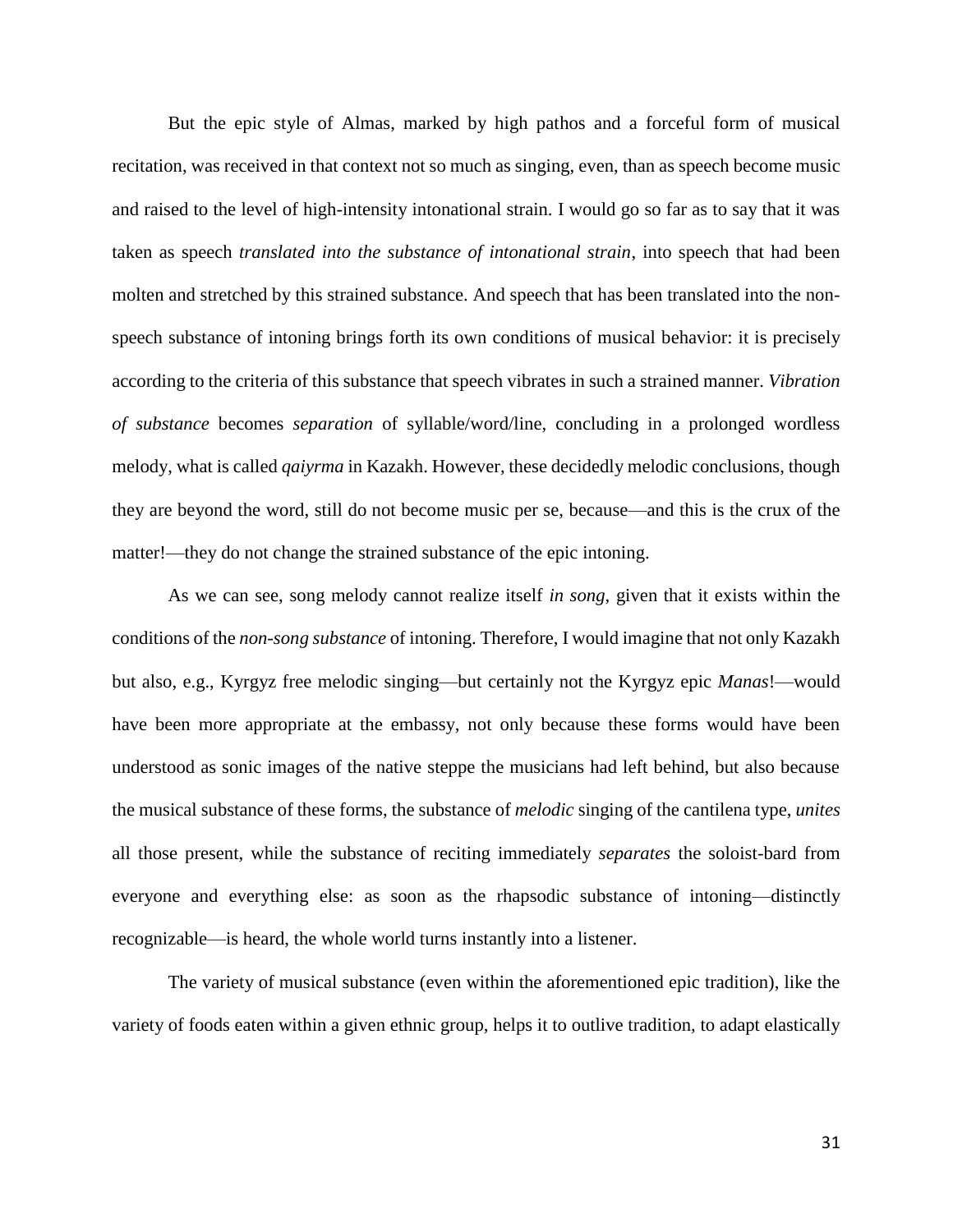to the constantly changing atmospheres of performance in our ever more sharply changing world. This kind of adaptation did not take place that day.

It has become clear to me that there are musical substances that are chiefly predisposed toward solo performance, while there are substances that are better suited to accompaniment, to co-intoning. It is curious that this division pertains to monodic as well as to polyphonic cultures. Thus, the style of recitation, even though it is strongly, frontally melodized, still does not constitute a substance of co-music-making: it is listened to and paid attention to. As for the style of song people join in with it, if not by producing actual sound, then at least by singing "to themselves" in their heads. In short, the nature of musical substance, in accordance with the next of my theses, is also closely linked with something I have called performance communication.<sup>43</sup>

The awkwardness brought about at the embassy by Almas Almatov's singing, which was out of place in terms of style and substance (but, I stress again, not in terms of content and genre!), ultimately stimulated these theoretical insights, as well as an involuntary experiment in, as it were, the contextualization of musical substance.

Naturally, what stands behind this experiment is something bigger: the link between musical substance and a given epoch of music-making, to say nothing, in particular, of the dependence of musical substance on *syncretism*, which is something especially characteristic of the music of oral tradition. For example, orchestral melody—not only transposed into various tonalities but also *clothed* in the timbres of various musical instruments in the same symphonic orchestra—is not syncretic. All the variety of its timbral clothing cannot change the very nature of its musical substance, which is fundamentally suited to different kinds of sound-making—but all of them symphonic.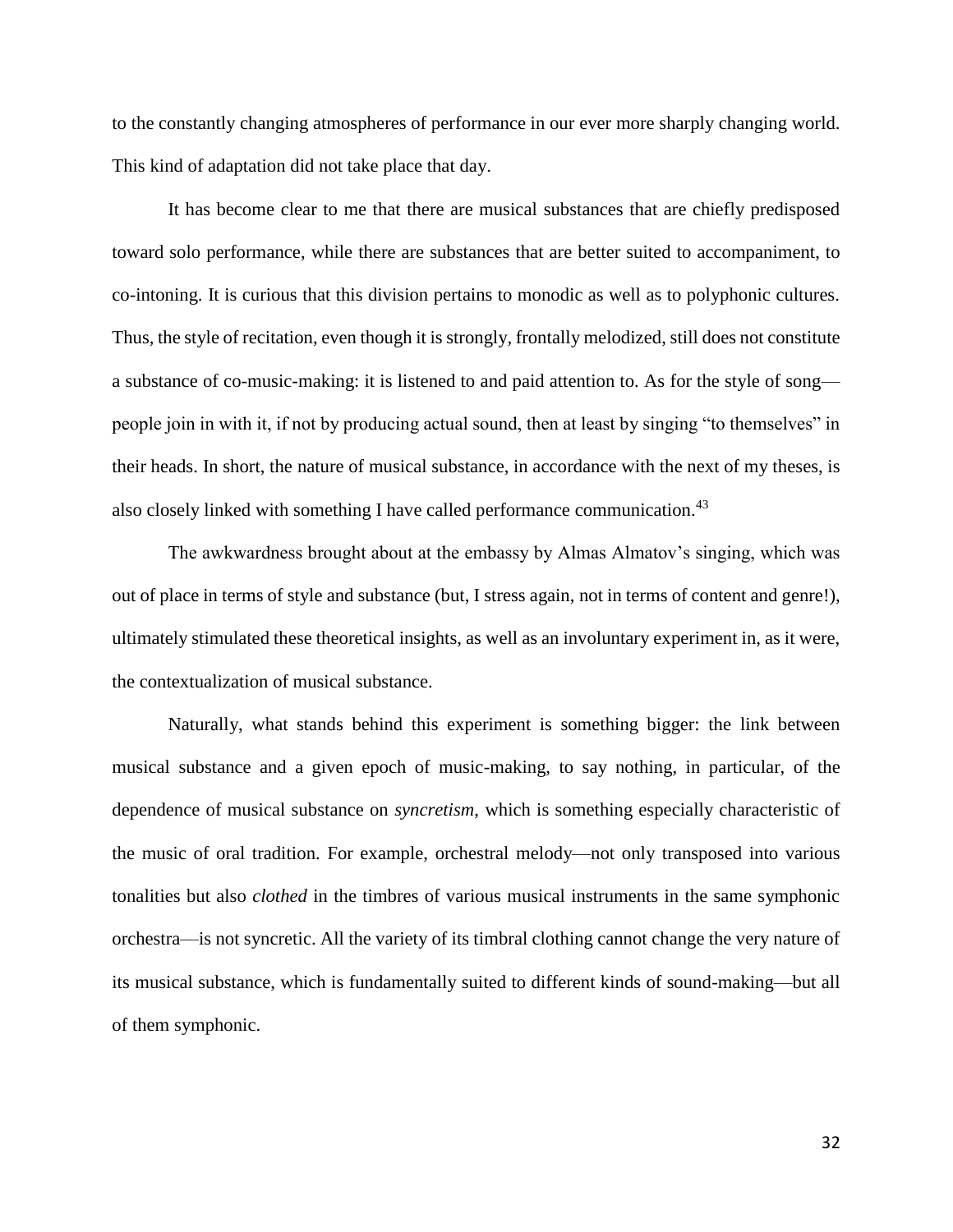Indeed, in the conditions of oral tradition, "melody" emerges, born as though at a confluence, as a result of the active interaction between the function of the music-making, the type of performance communication, the ethnic ideal of sound-making, musical substance, articulation, memory, etc. In other words, the articulatory crucible of musical-syncretic substance has set the parameters for the *probable* realization of a "melody," and so there always remains a place for this melody and its realization.<sup>44</sup> In this sense, syncretism is expressed in the fact that the musical form itself is defined by extramusical factors and functions. Not a single component of a syncretic whole can be realized as something independent of the other components. Therefore, under the conditions of syncretism, quasi-romantic ideas about the seeming fluidity of musical substance over time do not work. Instead, we find a functionally determined articulation that is just as probable as it is rigidly formulaic—articulation as a working nexus connecting substance and the remaining fundamental components of musical behavior: pitch (in a dynamic texture), length (temporhythm), and timbre.

Another point of consideration is the difference between folkloric articulation and the application of solmization to "folk melodies" divorced from their real context. Solfège turns folk melody into what we might characterize as a flattened reproduction. The living articulation of oral tradition, on the other hand, *develops* (as in the photographic technique) melody, rhythm, form, etc., carving it out, so to speak, of the block of raw material that is musical substance.

Oral tradition knows only melody that is fused with substance and emerges from substance in a mode of syncretic articulation. Therefore, to the question of what exactly is being articulated and taking form, we may now respond: it is musical substance!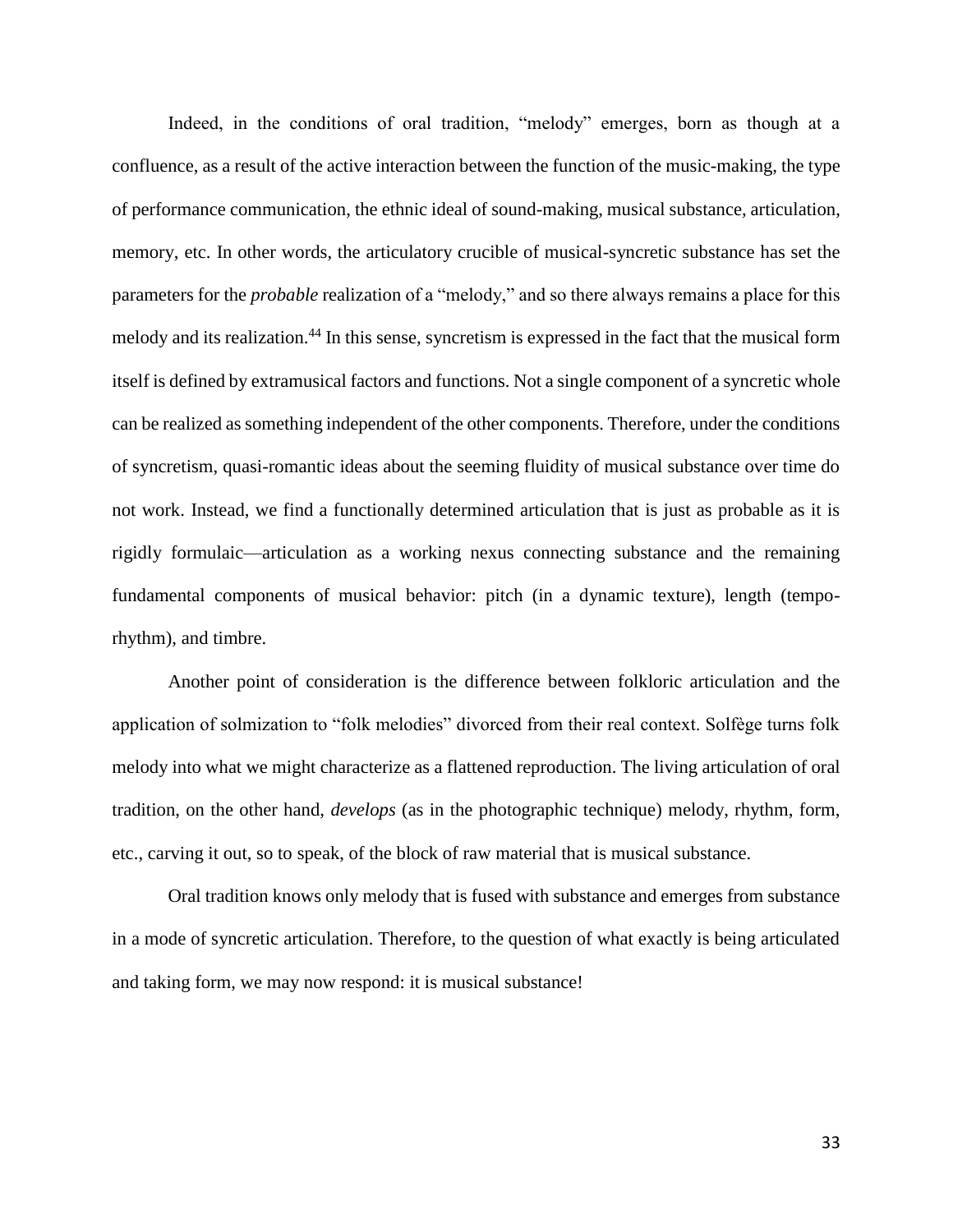In tradition, the so-called sound-ideal does not function by itself: only the interaction between articulation and musical substance gives rise to a generically determined sound-ideal, which I call the ethnic sound-ideal.

Consequently, the process of articulating reveals itself to be *text-forming*, and the artistic text itself turns out to be the confluence of several factors, above all articulation, timbre, and the sound-ideal. All of these elements, moreover, are already contained in a living *musical substance* that, since it exists within a mode of conventional articulation, also structures itself according to the norms of a tradition.

Perhaps music is indeed born of voice and not of sound?

 $\overline{a}$ 

–Translated by Scott Bartling and D. Brian Kim, 2017

<sup>1</sup> Originally published as "Apologiia 'muzykal'nogo veshchestva [Apology of 'Musical Substance'].'" *Muzykal'naia Akademiia [Musical Academy]*, 2005, No. 2, pp. 181-192. The present translation was made from the original manuscript.

<sup>2</sup> Cited in Jacques Derrida. *On Grammatology*. Trans. Gayatri Chakravorty Spivak. Baltimore: Johns Hopkins University Press, 1976 (reprinted 1998), p. 195.

<sup>3</sup> Marcel Jousse, "Études de psychologie linguistique: Le style orale rythmique et mnemotechnique chez les verbomoteurs," *Archives de Philosophie*, vol. 2, cahier 4. Paris, 1925. See also the English translation: *The Oral Style*. New York: Garland Publ., 1990. Paul Zumthor. 1/ *Oral Poetry: An Introduction*. Minneapolis, 1990; 2/ *Toward a Medieval Poetics*. Minneapolis, 1992; 3/ *Performance, reception, lecture*. Longueuil, Quebec, 1990. It is not out of the question that Merab K. Mamardashvili, following the French academic tradition, may have spoken about the voice as a distinct material in his well-known lectures on Marcel Proust.

<sup>4</sup> *Symposium of the Whole*. University of California Press, 1983, p. 95 (in the Indian tradition). According to one Islamic tradition, "The human voice was given at the same time as the highest part of the soul, called the 'speaking soul' (*nāṭiqa*), which only humans have" (see *The Garland Encyclopedia of World Music*, vol. 6, p. 182; from the article by Jean During).

<sup>5</sup> See, for example, a few books in English (in chronological order): Walter J. Ong. *Orality and Literacy.* Methuen, 1982; Deborah Tannen. *Spoken and Written Language: Exploring Orality and Literacy.* ABLEX Publishing, Norwood, 1982; Eric A. Havelock. *The Muse Learns to Write: Reflections on Orality and Literacy from the Antiquity to the Present.* Yale University Press, New York, 1986; Amin Sweeney. *A Full Hearing: Orality and Literacy in the Malay World.* University of California, Berkeley, 1987; Jack Goody. *The Interface Between the Written and the Oral.*  Cambridge University Press, Cambridge, 1987; Ruth H. Finnegan. *Literacy and Orality.* Blackwell, Oxford, 1988; Rosalind Thomas. *Oral Tradition and Written Record in Classical Athens.* Cambridge, 1989; David Olson and Nancy Torrance, eds. *Literacy and Orality.* Cambridge University Press, Cambridge, 1991; Paul Carter. *The Sound in Between: Voice, Space, Performance.* New South Wales University Press, 1992; Duncan Brown. *Voicing the Text: South African Oral Poetry and Performance.* New York, 1998; Amanda Jane Weidman. *Question of Voice: On the*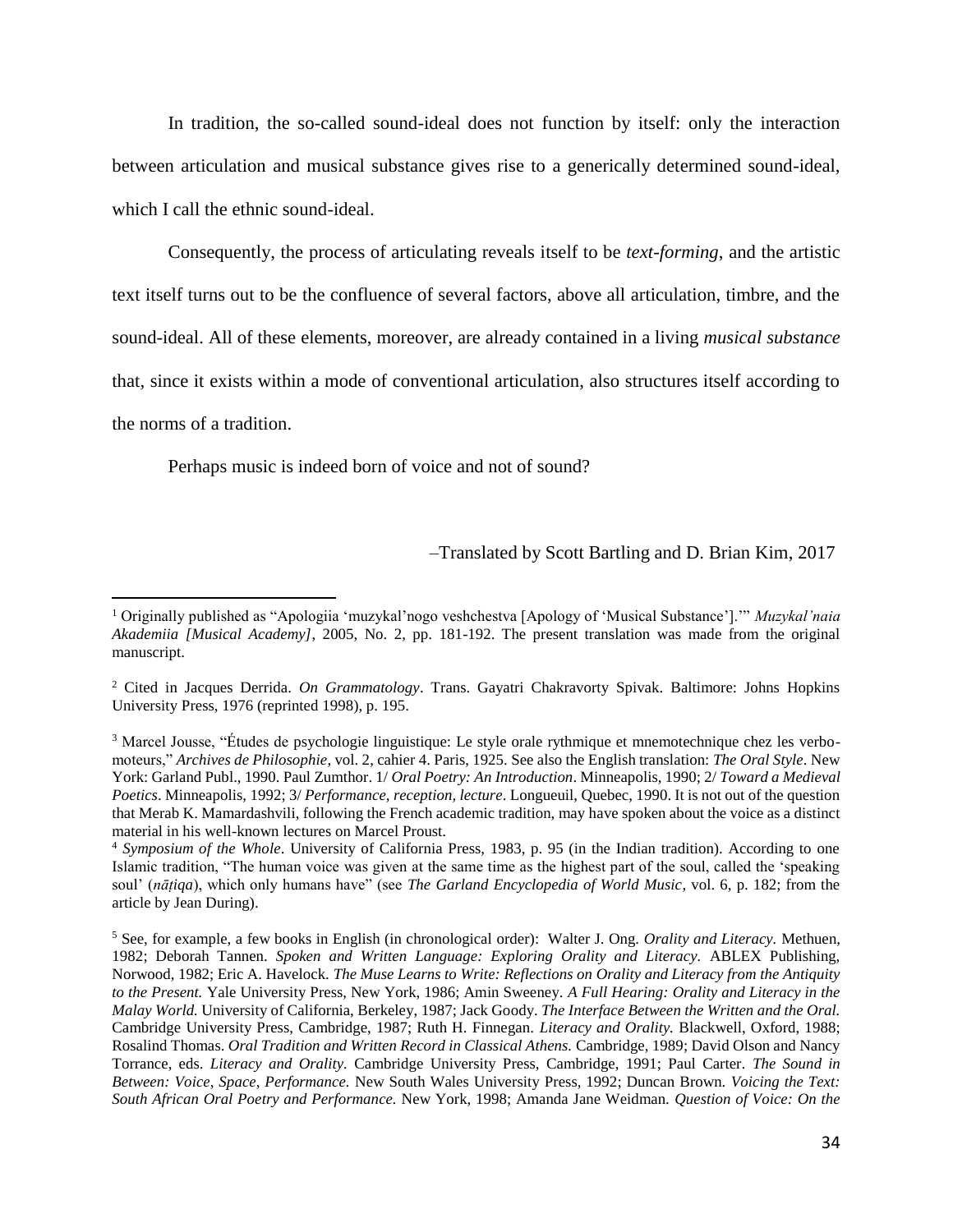*Subject of 'Classical' Music in South India.* Ph.D. dissertation at Columbia University (New York, 2001); Eero Tarasti. *Signs of Music: A Guide to Musical Semiotics.* Berlin, New York: Mouton de Gruyter, 2002 (see Part 3). See also a significant collection of articles published in Russia: *Evraziiskoe prostranstvo: Zvuk, slovo, obraz [Eurasian Space: Sound, Word, Image]*. Ed. Viacheslav Vs. Ivanov Moscow, Iazyki slavianskoi kul'tury, 2003.

<sup>6</sup> Peter Brook. *The Empty Space.* New York: Simon & Schuster, 1968, p. 11.

 $\overline{a}$ 

<sup>7</sup> I have written about this trip and my first impressions of it in the local press (e.g., "Kolkhoznyi khor [Kolkhoz Chorus]." See "Stalinskii kolkhoznik [Stalin's Kolkhoznik]," the newspaper of the Ust'-Alekseevsky District, Vologda Oblast', 1956, 12 July, No. 56 [1675]), as well as, later, in the national press ("Vologodskie chastushki [*Chastushki* of Vologda]," *Sovetskaia muzyka [Soviet Music]*, 1958, No. 2, pp. 109-115—incidentally, my first article in this journal). When Aleksandr T. Tvardovsky was the editor-in-chief of *Novyi mir [New World]*, he commissioned a more general article on my impressions of the expedition, but this was never published, as Tvardovsky was discharged from his position.

<sup>8</sup> V. F. Odoevskii. *Muzykal'no-literaturnoe nasledie [Musical-Literary Heritage]*. Ed. G. B. Bernandt. Moscow, 1956, p. 306.

9 I. I. Zemtsovskii. "Etnicheskii slukh kak kliuch k muzykal'nomu sushchestvovaniiu [Ethnic Hearing as the Key to Musical Existence]." In *Kul'tura narodnogo peniia: Traditsii i iskusstvo [The Culture of Folk Singing: Traditions and Art]*. Ed. L. V. Shamina. Moscow: Institut muzyki im. Al'freda Shnitke, 2001, pp. 4-14.

<sup>10</sup> I. I. Zemtsovskii. "Tekst–Kul'tura–Chelovek: Opyt sinteticheskoi paradigmy [Text–Culture–Human: An Attempt at a Synthetic Paradigm]." *Muzykal'naia Akademiia [Musical Academy]*, 1992, No. 4, pp. 3-6; Izaly Zemtsovsky. "An Attempt at a Synthetic Paradigm," *Ethnomusicology*, 1997, vol. 41, No. 2, pp. 185-205.

<sup>11</sup> I. I. Zemtsovskii. "O prirode fol'klora v svete ispolnitel'skogo obshcheniia [On the Nature of Folklore in the Light of Performance Communication]." *Iskusstvo i obshchenie [Art and Communication]*. Leningrad, 1984, pp. 142-150.

<sup>12</sup> Izaly Zemtsovsky. "The Ethnography of Performance: Playing–Intoning–Articulating," *Folklor i njegova umetnička transpozicija: Referati sa naučnog skupa održanog 29-31. X. 1987 [Folklore and Its Artistic Transposition: Conference Proceedings 29-31. X. 1987]*. Beograd, 1987, p. 7-22; I. I. Zemtsovskii. "Etnografiia ispolneniia: Muzitsirovanie–intonirovanie–artikulirovanie [The Ethnography of Performance: Music-Making–Intoning– Articulating]." *Traditsii i perspektivy izucheniia muzykal'nogo fol'klora narodov SSSR [Traditions and Perspectives on the Study of the Musical Folklore of the Peoples of the USSR]*. Moscow, 1989, pp. 94-106.

<sup>13</sup> Ki Mantle Hood. "Music from Galileo to Einstein: A Quantum Leap." *Progress Reports in Ethnomusicology*, vol. 2, No. 8. Baltimore, Maryland, 1989, pp. 1-14.

<sup>14</sup> *Œuvres complètes de P. de Ronsard*, vol. 4. Ed. M. Prosper Blanchemain. Paris, 1908, p. 349.

<sup>15</sup> Osip Mandel'shtam. *Sobranie sochinenii v chetyrekh tomakh [Complete Works in Four Volumes]*, vol. 3. Moscow, 1994.

<sup>16</sup> Cited in *Vstrecha s Dekartom [Meeting with Descartes]*. Moscow, 1996, p. 353.

<sup>17</sup> John R. Platt. "Strong Inference." *Science*, New Series, vol. 146, No. 3642. Oct. 16, 1964, pp. 347-353.

<sup>18</sup> Cf. *Muzykal'naia Akademiia [Musical Academy]*, 2002, Nos. 1 (pp. 1-12) and 4 (pp. 100-110).

<sup>19</sup> Evgeny Efremov has recently analyzed a particular usage of the term "thin voice." The text of his lecture "'Quiet singing' and 'thin voice' in the song folklore of the Ukrainians" can be found in *Instrumentovedcheskoe nasledie E. V. Gippiusa i sovremennaia nauka [The Organological Heritage of E. V. Gippius and Contemporary Scholarship]*. St. Petersburg, 2003, pp. 127-129. *Thin voice* is not melody, but *voice*, strictly speaking. It comes about when the singer draws only on head voice and not chest voice. Because of this, the top part of the singer's range broadens significantly, and her timbre becomes reminiscent of that of an academically trained soprano. This voice is used in ritual *gukan'e*, a characteristic form of shouting in which the syllable "gu-u-u" is protracted at the end of a call in certain calendrical genres (designated only for certain times—for example, this cannot be sung in winter). This voice is not one used in everyday settings: it is neither a singing nor a conversational voice, thereby demonstrating its special status in traditional performances by ethnophores.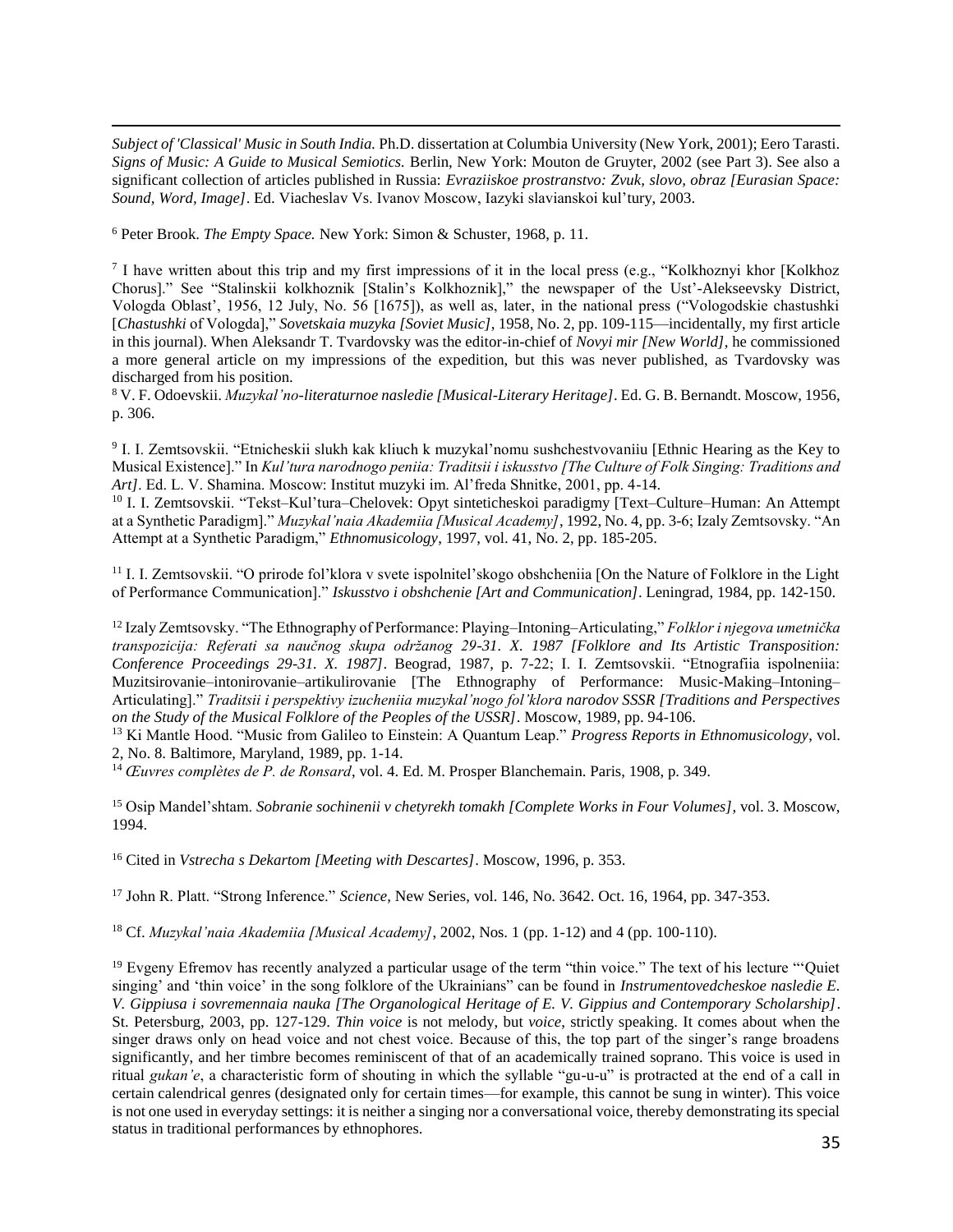$\overline{a}$ <sup>20</sup> See Igor' Glebov. "Protsess oformleniia zvuchashchego veshchestva [The Formation Process of Sonic Substance]." In *De Musica*. Petrograd, 1923, pp. 144-164. The archive of B. V. Asaf'ev (TsGALI, fond 2658, opis 1, No. 234) holds a 1920 manuscript entitled "Stroenie veshchestva i kristallizatsiia (formoobrazovanie) v muzyke [The Construction of Substance and Its Crystallization (Formal Composition) in Music]," which has never been published in full.

<sup>21</sup> B. V. Asaf'ev. *Muzykal'naia forma kak protsess [Musical Form as a Process]*. Leningrad, 1971, p. 26.

<sup>22</sup> Introduction to Hans Joachim Moser. *Muzyka srednevekovogo goroda [Music of the Medieval City]*. Trans. [from German] Igor Glebov and N. A. Kriuchkov. Ed. Igor Glebov. Leningrad: Triton, 1927, p. 11. ("…sound-forms present themselves to consciousness as a kind of 'sonic substance'—a complex of sound interrelationships…")

<sup>23</sup> B. V. Asaf'ev. *Simfonicheskie etiudy [Symphonic Etudes]*. Leningrad, 1970, p. 113, footnote.

<sup>24</sup> Cf. V. I. Vernadskii. 1/ *Zhivoe veshchestvo [Living Substance]*. Moscow, 1978, p. 115, 311-319; 2/ *Zhivoe veshchestvo i biosfera [Living Substance and the Biosphere]*. Moscow, 1994, p. 241. <sup>25</sup> *Marc Chagall on Art and Culture*. Ed. Benjamin Harshav. Stanford University Press, 2003; see pp. 128, 137, 151.

<sup>26</sup> E. G. Avetian. *Smysl i znachenie [Sense and Meaning]*. Erevan, izd-vo Erevanskogo Gos. Universiteta, 1979, p. 150. I quote this significant fragment in full: "The liberation and birth of essence is possible because of the luminescence of substance, which hints at its constitutive plan. Substance is therefore introduced in the role of a naturally occurring sign. And meaning does not impose itself upon it; substance naturally encounters meaning."

<sup>27</sup> Virginia Haggard. *My Life with Chagall: Seven Years of Plenty with the Master as Told by the Woman Who Shared Them*. New York: Donald I. Fine, Inc., 1986, p. 104. <sup>28</sup> M. K. Mamardashvili. *Lektsii o Pruste [Lectures on Proust]*. Moscow, 1995, pp. 265.

<sup>29</sup> V. N. Domogatskii. *Teoreticheskie raboty. Issledovaniia, stat'i. Pis'ma khudozhnika [Theoretical Works. Research, Articles. Letters from the Artist]*. Moscow, 1984, pp. 108-130 (chap. 1: *Teoriia materiala. Vzaimodeistvie materiala s formoi [Theory of Matter. The Interplay of Matter and Form*).

<sup>30</sup> I. I. Zemtsovskii. "Artikuliatsiia fol'klora kak znak etnicheskoi kul'tury [The Articulation of Folklore as a Sign of Ethnic Culture]." In *Etnoznakovye funktsii kul'tury [Ethnosymbolic Functions of Culture]*. Moscow, 1991, pp. 152- 189. See the English translation: Izaly Zemtsovsky. "The Articulation of Folklore as a Sign of Ethnic Culture." *Anthropology and Archaeology of Eurasia*, Vol. 35, No. 1 (1996), pp. 7-51.

<sup>31</sup> M. K. Mamardashvili. *Strela poznaniia [The Arrow of Cognition]*. Moscow, 1996, p. 163. I am inadvertently reminded of the performances of the Dogon tribe in Africa, which Victor Turner treats in *The Ritual Process: Structure and Anti-Structure.* The Dogon believe that speech, like the human body, also has its own body, and this *body of speech* consists of four elements: *water* (in the form of saliva, without which speech is dry); *air*, which gives rise to sonic vibrations; *earth*, which gives speech weight; and *fire*, which imparts warmth.

<sup>32</sup> *Muzykal'naia Akademiia [Musical Academy]*, 2002, No. 4, p. 104.

<sup>33</sup> This is also what lies at the base of my work on an article for the new linguistic quarterly at St. Petersburg University: "Speech genres and the substance of articulating: an ethnomusicologist's take."

 $34$  N. Iu. Al'meeva, who has analyzed Tatar folk art with great success, likes to talk about the principle of "dwelling in sound," so important for traditional performers. See, for example, this fragment: "The prolongation of songs sung in a round looks almost like a goal in itself, since it results in *dwelling in sound* [author's emphasis]." Nailia Al'meeva. "Geterofonnaia faktura (opyt analyza arkhaicheskogo mnogogolosnogo peniia tatar-kriashen) [Heterophonic Texture (An Attempt at an Analysis of the Archaic Part-Singing of the Kryashens [Christianized Tatars])]." *Sud'by traditsionnoi kul'tury: Sbornik stat'ei i materialov pamiati Larisy Ivlevoi [The Fate of Traditional Culture: Collected Articles and Materials in Memory of Larisa Ivleva]*. Ed. Vera Ken. St. Petersburg, 1998, p. 198.

<sup>35</sup> Z. V. Eval'd. "Sotsial'noe pereosmyslenie zhnivnykh pesen belorusskogo Poles'ia [Social Reinterpretation of the Harvesting Songs of Belorussian Polesia]." *Sovetskaia etnografiia [Soviet Ethnography]*, 1934, No. 5.

<sup>36</sup> Victor Zuckerkandl. *Sound and Symbol: Music and the External World*. Princeton University Press, 1973, pp. 332- 33 (Bollingen Series XLIV).